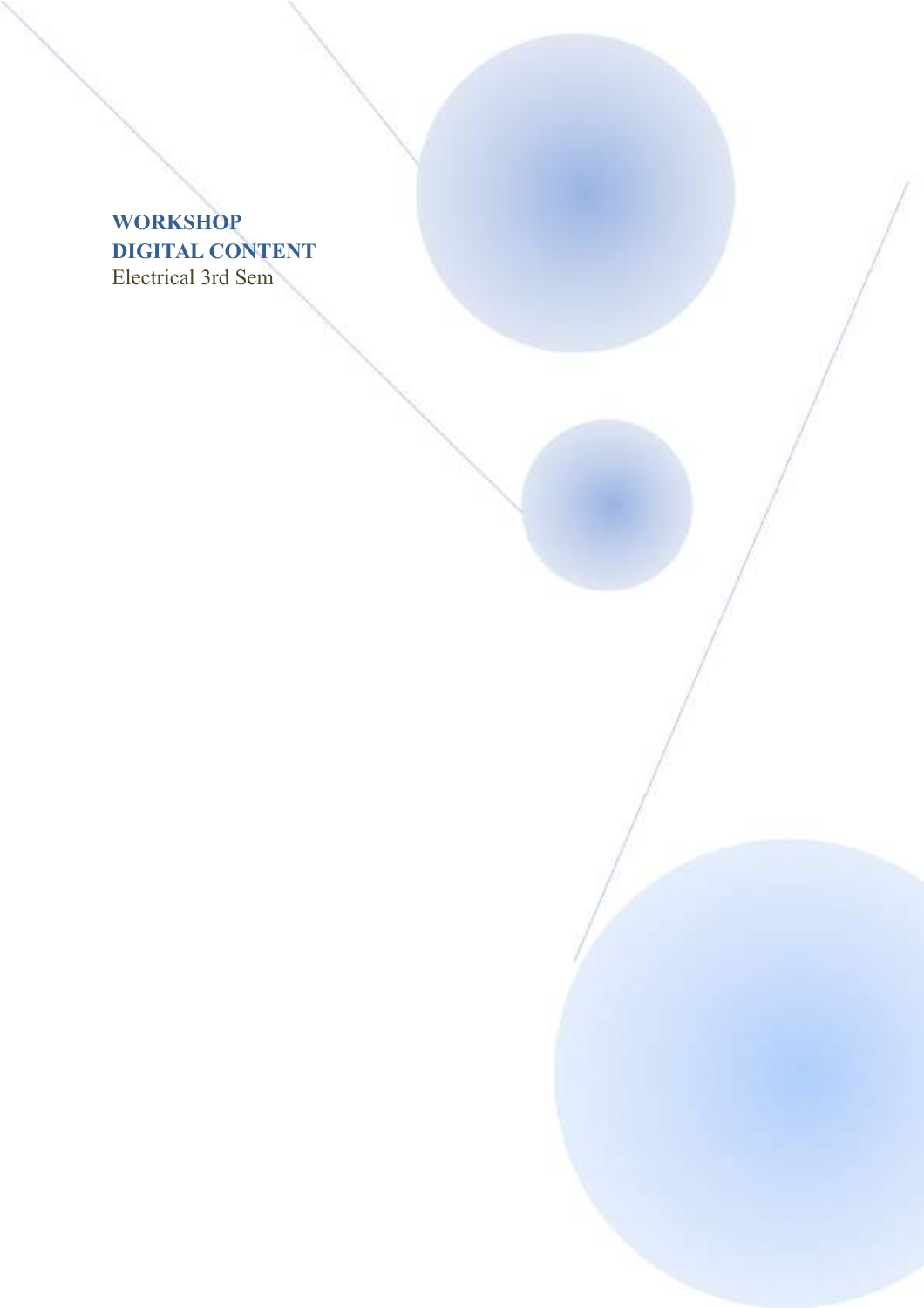## **Practical-1 Study of Electrical Safety Measures**

## **Study of IE Rules for Safety Measures**

The Indian Electricity Rules 1956 has laid down rules regarding Installation, Commissioning, testing, Safety measures etc. during transmission and distribution of electrical Power. Some of the IE Rules 1956 regarding safety Measures are discussed below.

Rule 29. Construction, installation, protection, operation and maintenance of electric supply lines and apparatus-

All electric supply lines and apparatus shall be of sufficient ratings for power, insulation and estimated fault current and of sufficient mechanical strength, for the duty which they may be required to perform under the environmental conditions of installation, and shall be constructed, installed, protected, worked and maintained in such a manner as to ensure safety of [human beings, animals and property).

Rule 30. Service lines and apparatus on consumer's premises-

The supplier shall ensure that all electric supply lines, wires, fittings and apparatus belonging to him or under his control, which are on a consumer's premises, are in a safe condition and in all respects fit for supplying energy and the supplier shall take due precautions to avoid danger arising on such premises from such supply lines, wires, fittings and apparatus.

Rule 31. Cut-out on consumer's premises-

The supplier shall provide a suitable cut-out in each conductor of every service-line other than an earthed or earthed neutral conductor or the earthed external conductor of a concentric cable within a consumer's premises, in an accessible position. Such cut-out shall be contained within an adequately enclosed fireproof receptacle.

Rule 32. Identification of earthed and earthed neutral conductors and position of switches and cut-outs therein. Where the conductors include an earthed conductor of a two-wire system or an earthed neutral conductor of a multi-wire system or a conductor which is to be connected thereto, the following conditions shall be complied with-

An indication of a permanent nature shall be provided by the owner of the earthed or earthed neutral conductor, or the conductor which is to be connected hereto, to enable such conductor to be distinguished from any live conductor. Such indication shall be provided-

Rule 33. Earthed terminal on consumer's premises-

The supplier shall provide and muintain on the consumer's premises for the consumer's use a suitable earthed terminal in an accessible position at or near the point of commencement of supply as defined under rule 58.

Provided that in the case of medium, high or extra-high voltage installation the consumer shall, in addition to the afore mentioned earthing arrangement, provide his own earthing system with an independent electrode.

Rule 34. Accessibility of bare conductors- Where bare conductors are used in a building, the owner of such conductors shall-

- (a) Ensure that they are inaccessible;
- (b) Provide in readily accessible position switches for rendering them dead whenever necessary; and
- (c) Take such other safety measures as are considered necessary by the Inspector.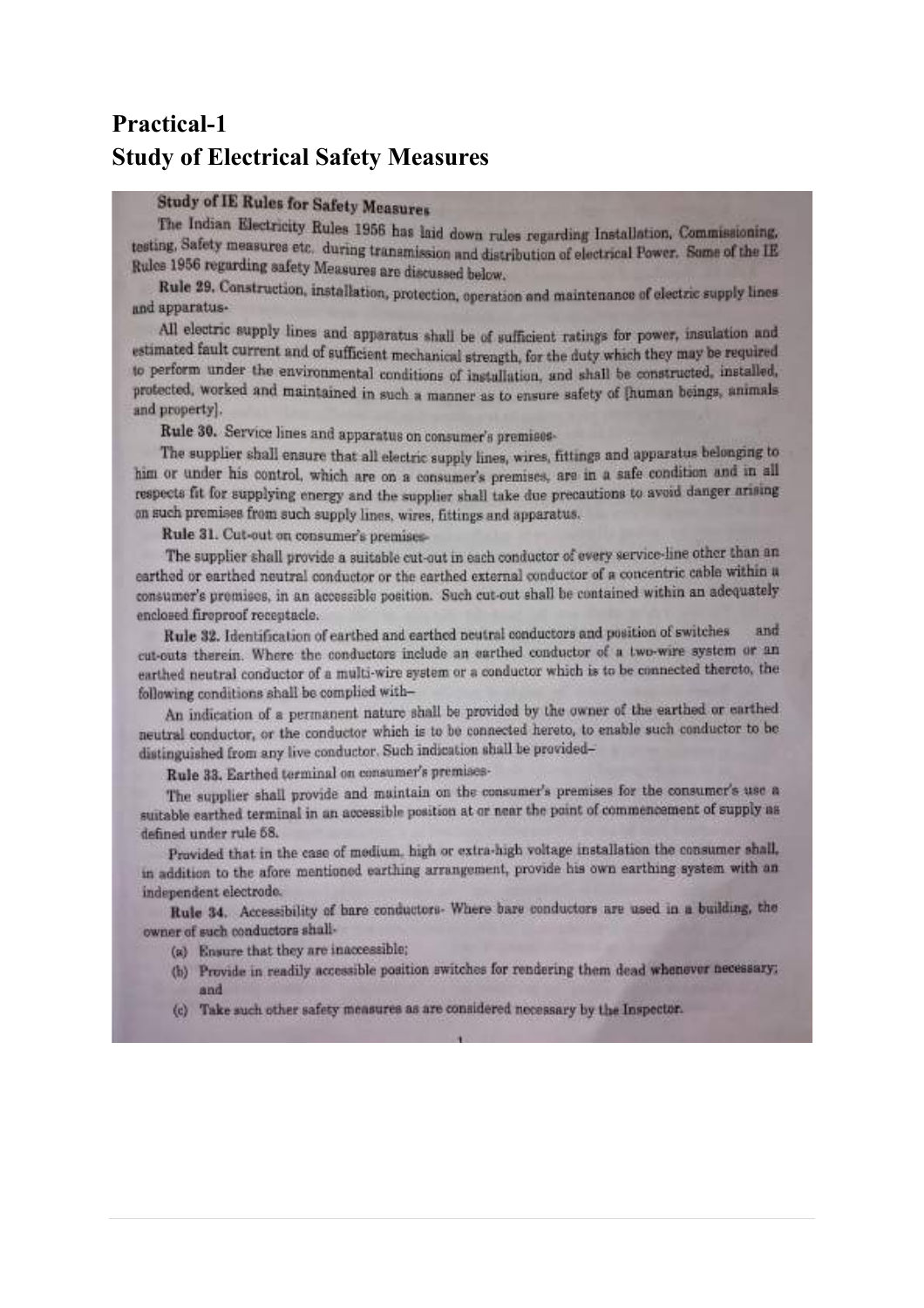Rule 35. Danger Notices- The owner of every medium, high and extra-high voltage installation shall affix permanently in a conspicuous position a danger notice in Hindi or English and the local language of the district, with a sign of skull and bones.

- (a) Every motor, generator, transformer and other electrical plant and equipment together with apparatus used for controlling or regulating the same;
- (b) All supports of high and extra-high voltage overhead lines which can be easily climb-upon without the aid of ladder or special appliances;

Rule 36. Handling of electric supply lines and apparatus-

- (I) Before any conductor or apparatus is handled adequate precautions shall be taken, by earthing or other suitable means, to discharge electrically such conductor or apparatus, and any adjacent conductor or apparatus if there is danger there from, and to prevent any conductor or apparatus from being accidentally or inadvertently electrically charged when persons are working thereon.
- (2) No person shall work on any live electric supply line or apparatus and no person shall assist such person on such work, unless he is authorised in that behalf, and takes the safety measures approved by the Inspector.
- (3) Every telecommunication line on supports carrying a high or extra-high voltage line shall, for the purpose of working thereon, be deemed to be a high voltage line.

Rule 37. Supply to vehicles, cranes, etc.- Every person owning a vehicle, travelling crane or the like to which energy is supplied from an external source shall ensure that it is efficiently controlled by a suitable switch enabling all voltage to be cut off in one operation and, where such vehicle, travelling crane or the like runs on metal rails, the owner shall ensure that the rails are electrically continuous and earthed.

Rule 44. Instructions for restoration of persons suffering from electric shock-

Instructions, in English or Hindi and the local language of the district and where Hindi is the local language, in English and Hindi for the restoration of persons suffering from electric shock, shall be affixed by the owner in a conspicuous place in every generating station, enclosed sub-station. enclosed switch-station and in every factory as defined in clause (m) of section 2 of the Factories Act, 1948 (63 of 1948) in which electricity is used and in such other premises where electricity is used as the Inspector or any officer appointed to assist the Inspector may, by notice in writing served on the owner, direct.

Rule 45. Precautions to be adopted by consumers electrical contractors, electrical workmen and suppliers-

No electrical installation work, including additions, alterations, repairs and adjustments to existing installations, except such replacement of lamps, fans, fuses, switches, low voltage domestic appliances and fittings as in no way alters its capacity or character, shall be carried out upon the premises of or on behalf of [consumer, supplier, owner or occupier] for the purpose of supply to such any (consumer, supplier, owner or occupier) except by an electrical contractor licensed in this behalf by the State Government and under the direct supervision of a person holding a certificate of competency and by a person holding a permit issued or recognised by the State Government.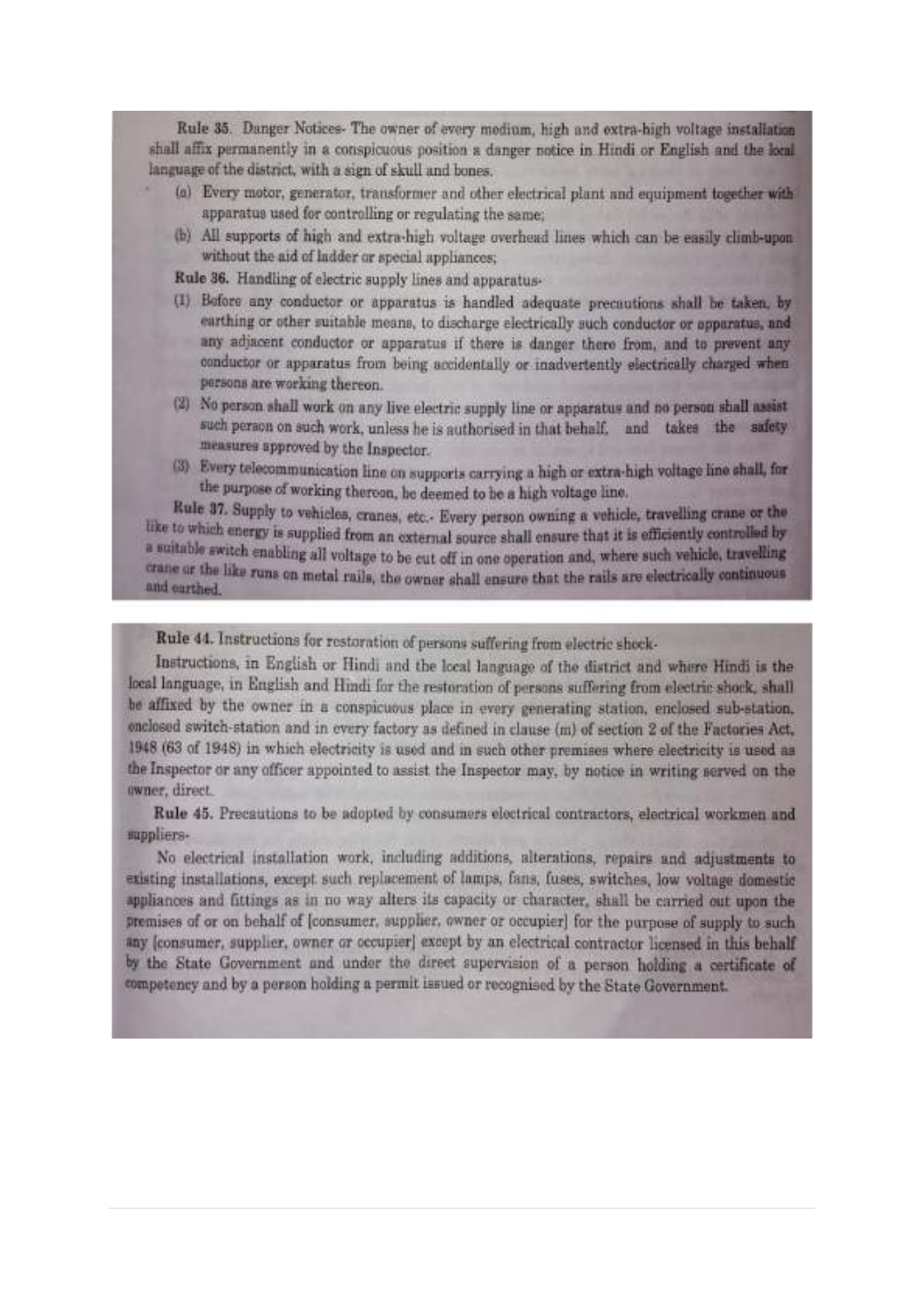Rule 46. Periodical inspection and testing of consumer's installation-

Where an installation is already connected to the supply system of the supplier, every such installation shall be periodically inspected and tested at intervals not exceeding five years either by the Inspector or any officer appointed to assist the Inspector or by the aupplier as may be directed by the State Government in this behalf or in the case of installations belonging to, or under the control of the Central Government, and in the case of installation in mines, cilfields and railways by the Central Government.

#### **Safety Measures**

- Electric shocks can be avoided by following proper safety measures.  $1$
- In case of electric shock if a person is still in contact with a live wire, switch "off" the main 2. supply immediately if possible. Insulate with the help of dry board or thick dry newspaper before attempting to get the person clear. Don't touch the body. Pull the person by clothes, if they are dry or remove with the help of a piece of dry wood.
- 3. Don't forget to put on safety belt before starting work above ground level i.e. on pole.
- 4. Beware of live wire or bare conductor.
- 5. When a ladder is in use, it must be held from slipping by at least one helper.
- 6. Never tamper unnecessarily with any electrical apparatus.
- $7.$ Before switching on current to any portable equipment make sure that it is properly earthed and insulation is sound.
- Never disconnect a plug point by pulling the flexible wire. 8.
- 9. Never touch an overhead line unless it is made sure, that it is dead and properly earthed
- 10. Never energize a line unless it is sure that all is clear and there is no one working on it.
- 11. Always switch off the main switch before replacing a blown fuse.
- 12. Never tamper with electric protective or inter-locking gearing unless by an authorised personnel.
- 13. Always maintain earth connections in satisfactory conditions. Safety depends on good earthung.
- 14. While handling table fan or any other appliances be sure that it is disconnected. Switching off may not be enough.
- 15. When batteries are being charged in a room, always maintain good ventilations.
- 16. In case of fire on electrical installations, do not throw water on equipment, because water is a good conductor of electricity.
- 17. While making electrolyte for batteries always add acid to water.
- 18. In case of fire disconnect the supply immediately.
- 19. Do not use a fire extinguisher on electricity unless it is suitable for that purpose.
- 20. Rubber mats should be placed in front of electrical boards and switch boards.

Shock Treatment : When a person gets electric shock, following points are considered to safe guard the life of effected person.

1. Switching off the supply: When ever a person comes in contact with the live wire, switch off the supply immediately if it is nearby. If the switch is at far distance pull the plug out, or cut the wire with insulated pliers.

2. Removing the person from the contact of current: Push a person with dry stick of wood or pull him from the clothes, if they are dry. Remove him from the contact of current without touching his body.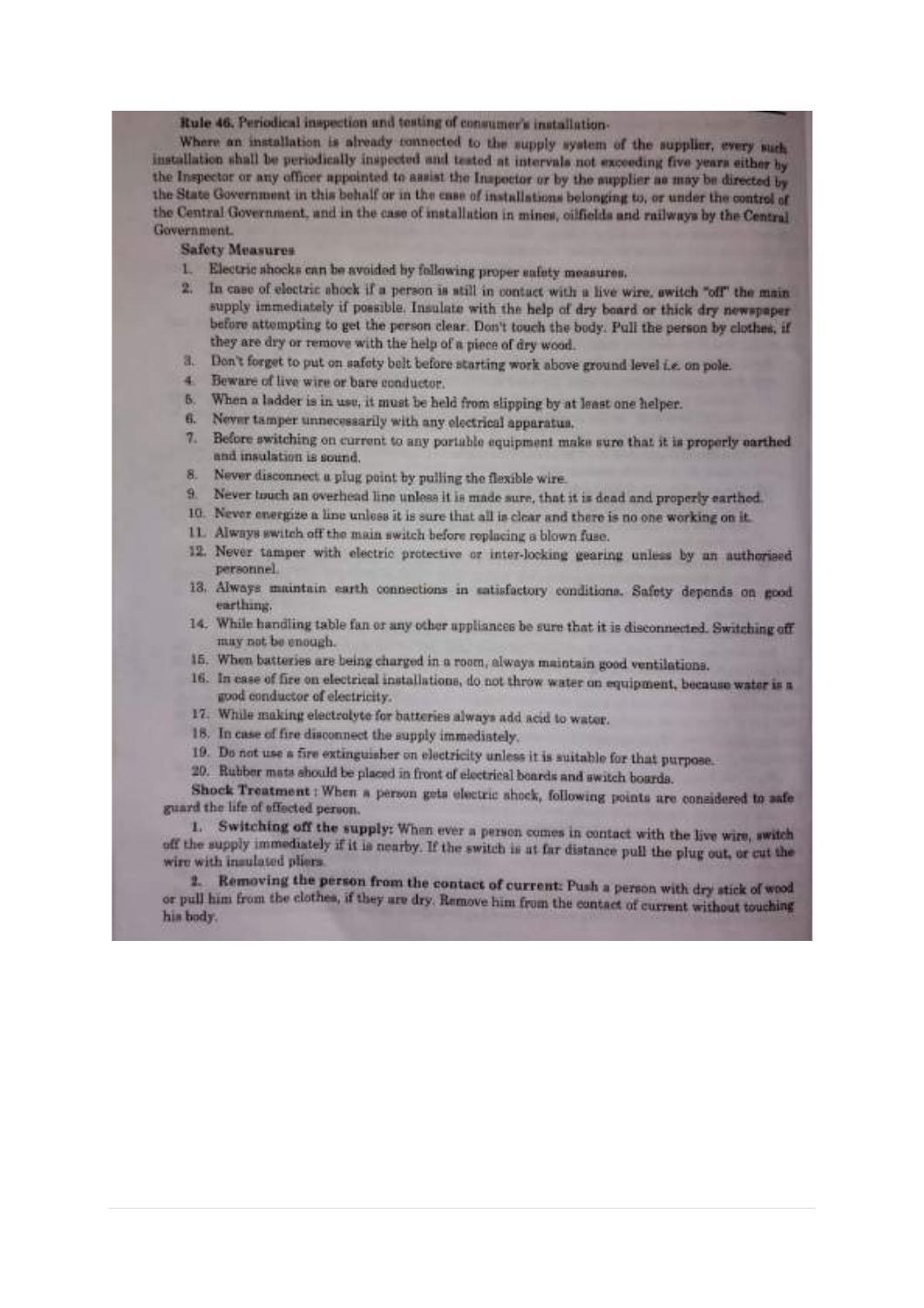If the voltage is 440 volts, efforts should be made to free the person from contact with the live wire after protecting one self with any dry insulating material, but in case of high voltage switching off the supply is must.

3. Removing the person from first If a person clothes catches fire, tear the clothes and wrap in a blanket or coat then roll him on the ground to extinguish the fire.

4. Treatment of Burn: If there are burns on the body of the person who received a shock use proper oil or cintment on them and cover them with proper dressing. Send for a doctor.

5. Artificial Respiration: If the person is not breathing immediately start artificial respiration untill the medical aid arrives. There are several methods of artificial Respirations.

#### (a) Method 1

- 1. Lay the person on his stomach with his face down side. Loosen his clothes, so that he I she should not have difficulty in breathing. More over the person should be laid in such a manner that no pressure effect the burns on the body.
- 2. Kneel over the person's back and place both hands on his back near the lowest ribs with fingers parallel to the spine.
- 3. Now press gradually and slowly for about 3 sec leaning forward. Keep the person warm through out.
- 4. Relax the pressure slowly and come to initial position for about two seconds without lifting hands from the position.
- Repeat the process 12-15 times in a minute till the breathing of the person is restored. 5.
- 6. Do not feed liquid until the person regains consciousness.

#### Method 2 (Mouth To Mouth Method)

This method is used if the patient has suffered chest injuries.

- Make the victim lad on his back and ensure that there is nothing in the mouth of the victim  $\mathbf{1}$ which would block the passage of air.
- Put one hand under victim neck and with the other hand lift his chin pointing upward.  $2.$
- Shut the nostrils of the victim and put the hand tightly over the mouth of the victim. Now 3. blow vigorously so as to expand the chest of the victim.
- 4. Remove your mouth to let returning air escape.
- 5. Repeat the process every 3 to 4 seconds. To avoid direct contact with the mouth of the victim make use of handkerchief.
- This method supplies 10-12 times more volume of air into person. 6.

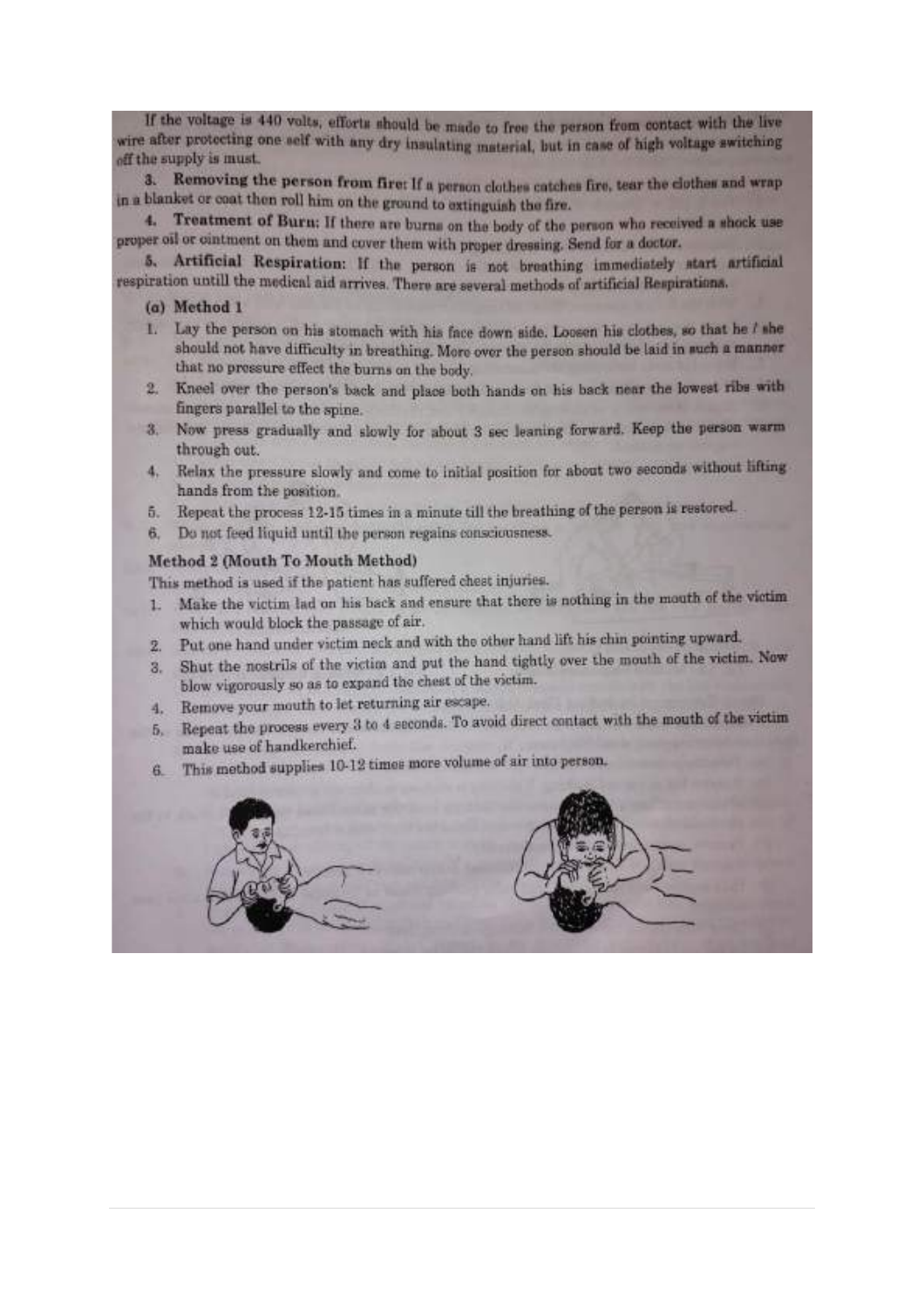#### Method 3 (Silvester's method)

In case of bums on the chest avoid laying the person with his front downward. To make the breathing normal follow the following steps.

- 1. Lay the patient on his back,
- 2. Put a pillow beneath shoulder. Roll up a coat and loosen the clothes around chest and stomach.
- 3. Remove all the tight clothings from the patient.
- 4. Raise his shoulder on a cushion or folded clothing, so that his head hangs forward. Maintain a free entrance of air into the patient's windpipe.
- With the help of semeone, draw the tongue forward as far as possible with a handkerchief. S.
- Draw the patient's arm upward, outwards and towards you with a sweeping movement, 6. pressing his elbows towards the ground. This causes respiration.
- Bring his arms back along the same route.  $7 -$
- 8. Press them firmly against the front and the ribs of his chest. This causes expiration.
- Repeat these cycles of movement smoothly and rhythmically about twelve times per minute  $\mathbf{R}$ till the patient begins to breathe by himself. Figs. 1.3 and 1.4 respectively shows the artificial respiration method.





Fig. 1.3 : Artificial Respiration (Step-I)

Fig. 1.4 : Artificial Respiration (Step-II)

#### **Shock Treatment including First Aid**

Treatment of burn : In case a person receives electrical shock and there is fire and burns on the body then following steps should be taken

- (a) Help the person "stop, drop, and roll" to amother flames.
- (b) Remove hot or burned clothing. If clothing is sticking to skin, cut or tear around it.
- (c) If the victim has a burn, remove the clothing from the burned area (unless it's stuck to the skin) and rinse it in cool, running water. Cover the burn with a dressing.
- (d) Remove constrictive clothing immediately.
- (e) Take off jewellery, belts, and tight clothing. Burns can swell quickly.
- (f) Hold burned skin under cool (not cold) running water or immerse in cool water until pain subsides.
- (g) Cover with sterile, non-adhesive bandage or clean cloth.
- (h) Do not apply butter or ointments, which can cause infection.
- (i) Give over-the-counter pain reliever such as ibuprofen (Advil, Motrin), acetaminophen (Tylenol), or naproxen (Alevo).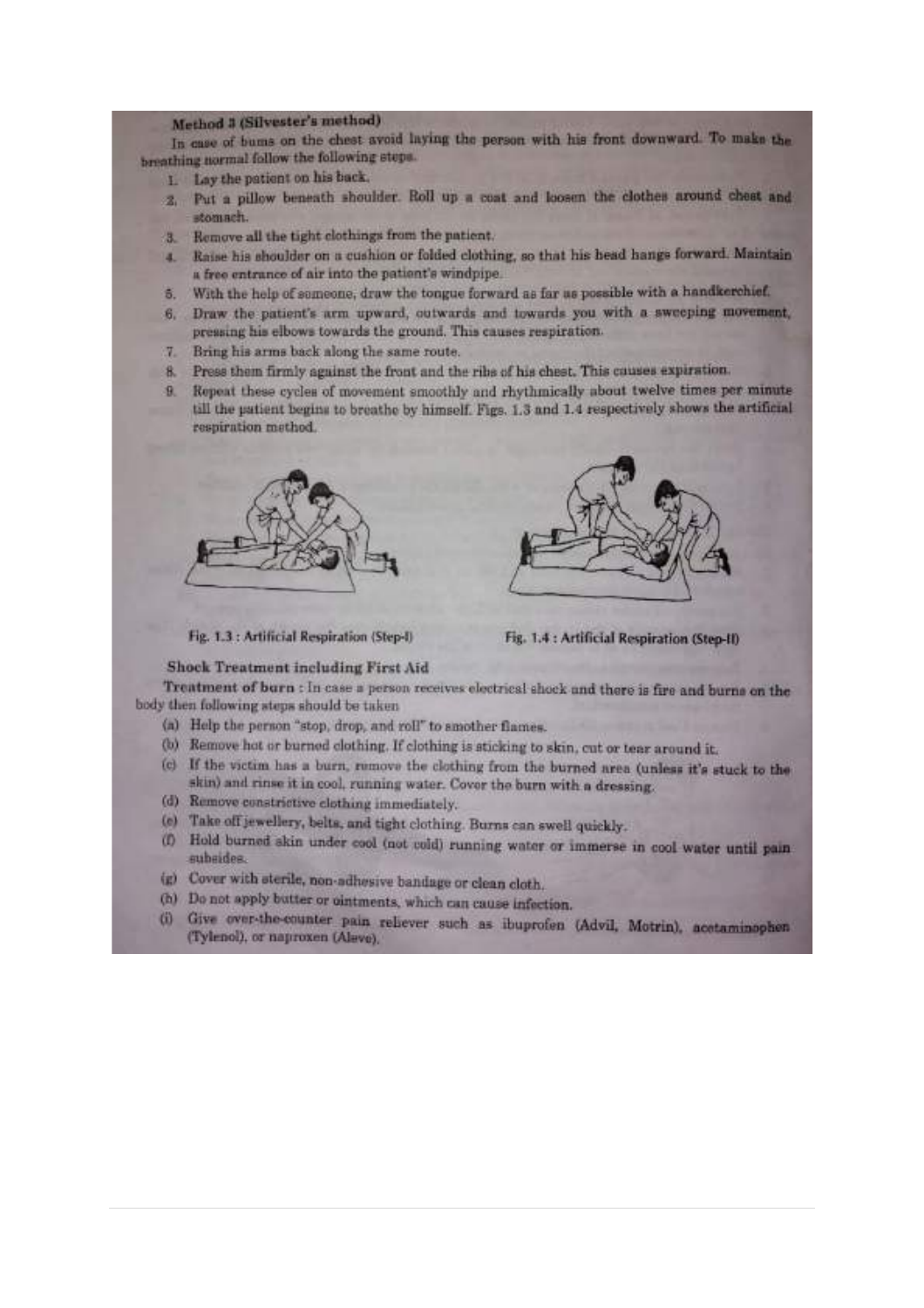**Practical-2 To make wire joints**

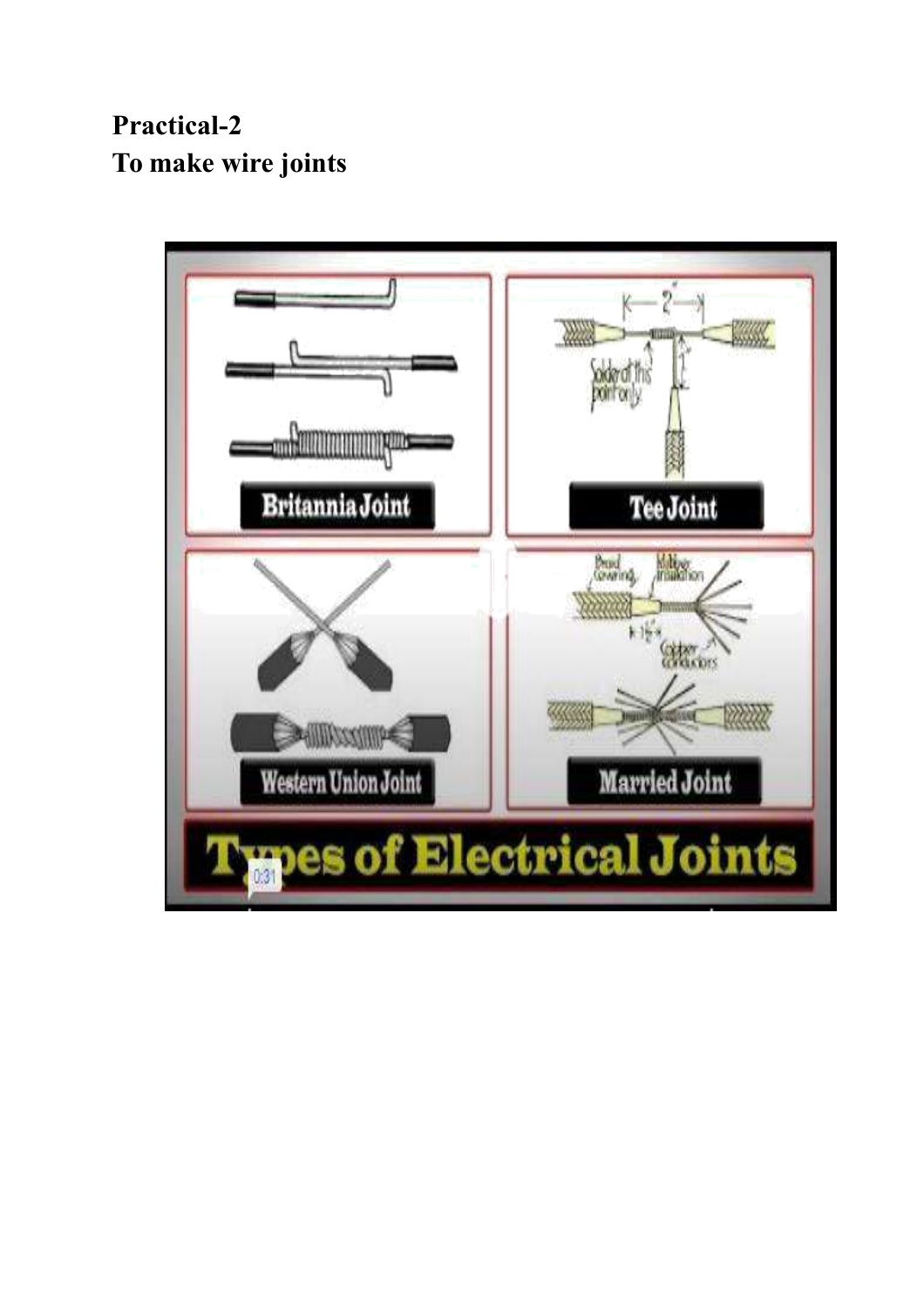

## *Western union splice joint*

This is a straight joint used for small solid cables

- 1. Remove the insulation
- 2. Bring the two conductors to a crossed position and then make a long bend or twist in each wire.
- 3. Wrap the end of one of the wires around the straight portion of the other wire, and then do the same for the other wire. Repeat this for about four or five times.
- 4. Press ends of the wires down close to the straight portions of the wire to prevent the ends from piecing through the insulation tape.
- 5. Insulate the joint using the tape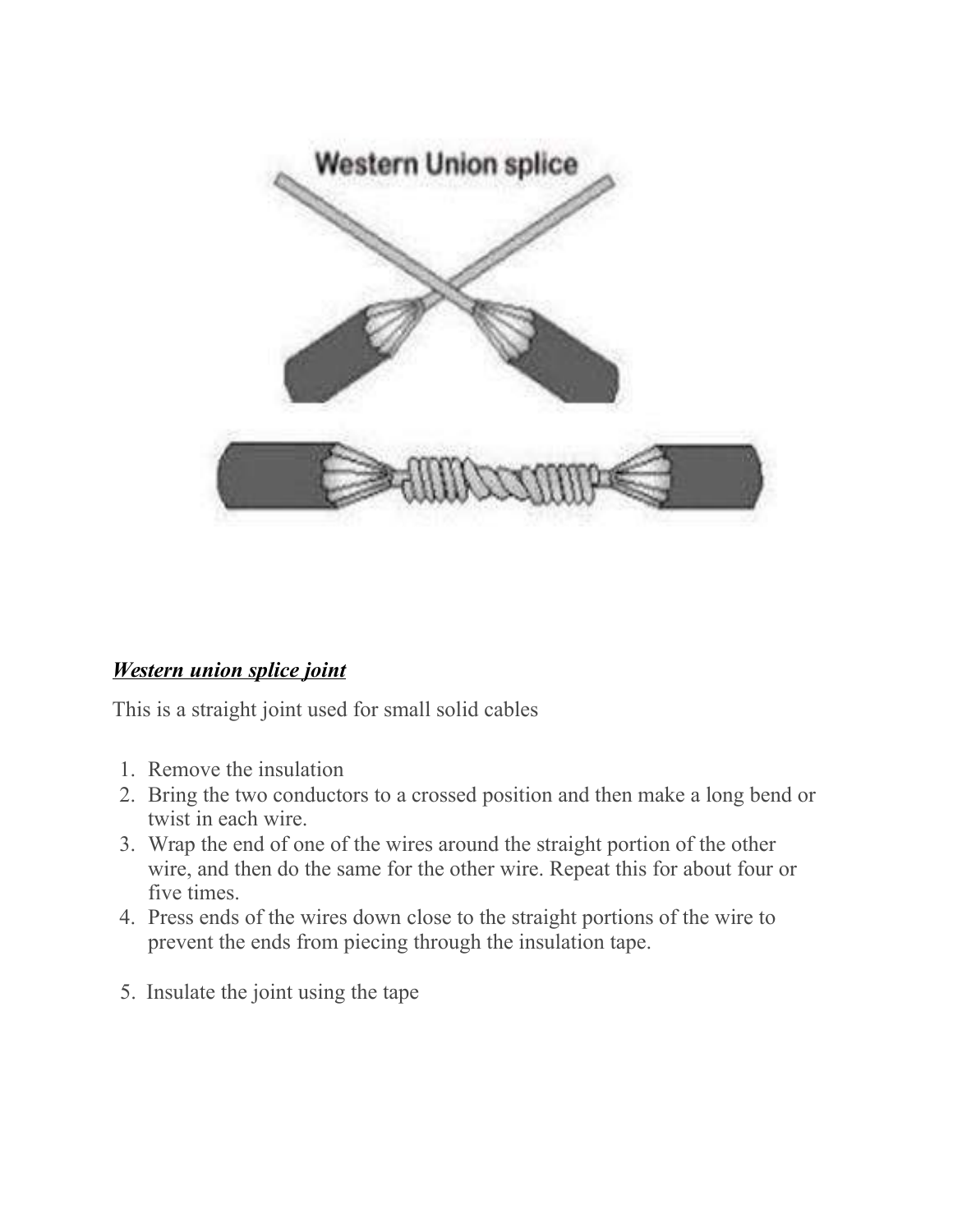## *Rattail joint/ Twisted sleeve joint*

The rattail joint is usually used in the junction boxes. It allows the connection of branch or multiple circuits in buildings.

To create the joint,

- 1. Strip the insulation off the ends of the cable to be joined
- 2. Twist the wires to create the rattail/ twisted effect

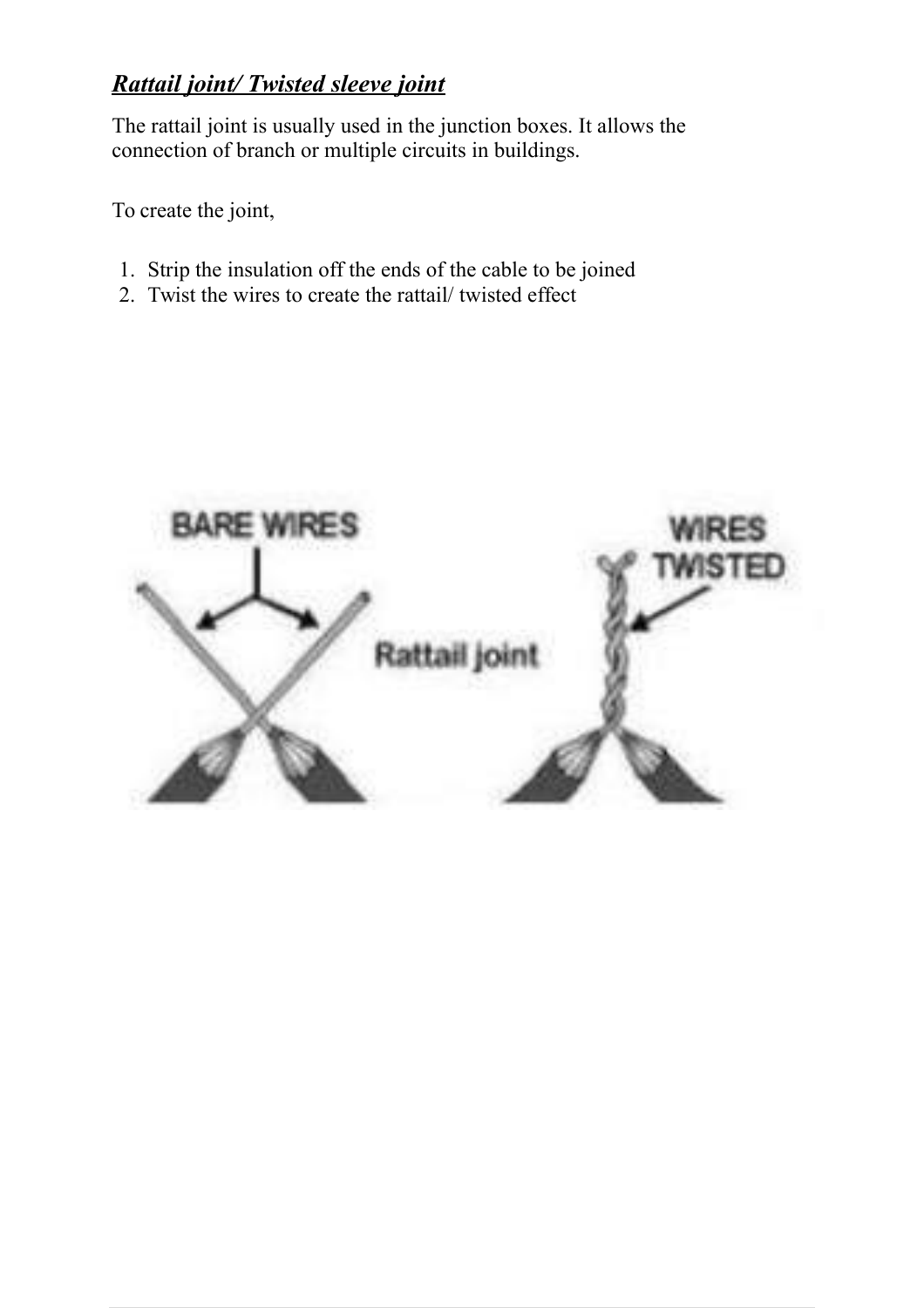## *T joint*

The T joint is used to for branch joints to connect a branch wire to a continuous wire.

- 1. Remove about 1 inch of insulation from the main wire and about 3 inches from the branch wire.
- 2. Place the branch wire behind the main wire so that three-fourths of its bare wire extends above the main wire.
- 3. Bring the branch wire over the main wire, around itself, and finally over the main wire so that it forms a knot. Wrap the wire around the main conductor in short, tight turns and trim its end.

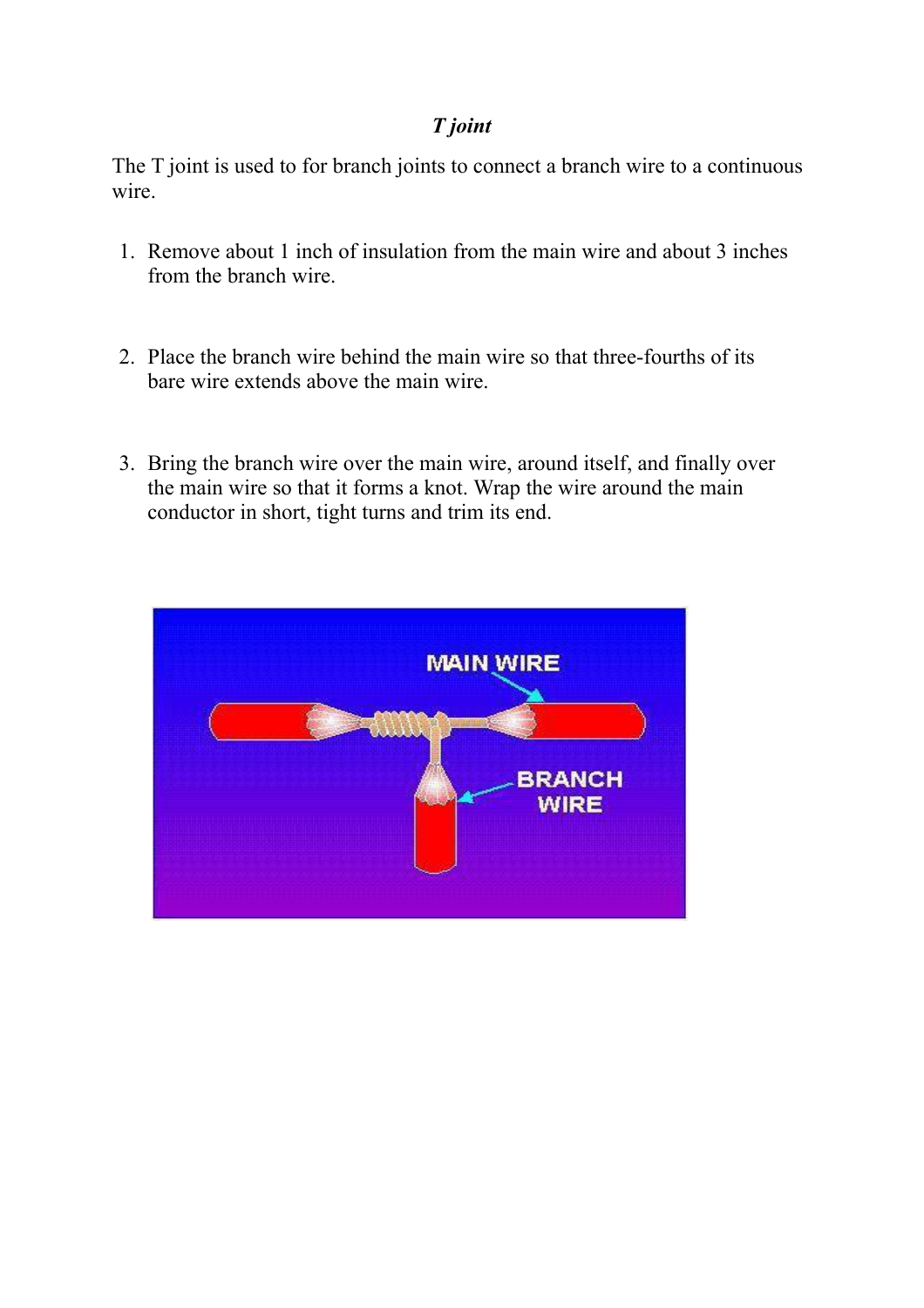## **Britannia joint**

The **Britannia joint** is a form of electrical **joint** used for bare overhead wires where great tensile strength is required.

- 1. The two wires are each tinned, and then each have a short shoulder bent in them, and are
- 2. then bound together with tinned wire before the whole is soldered.

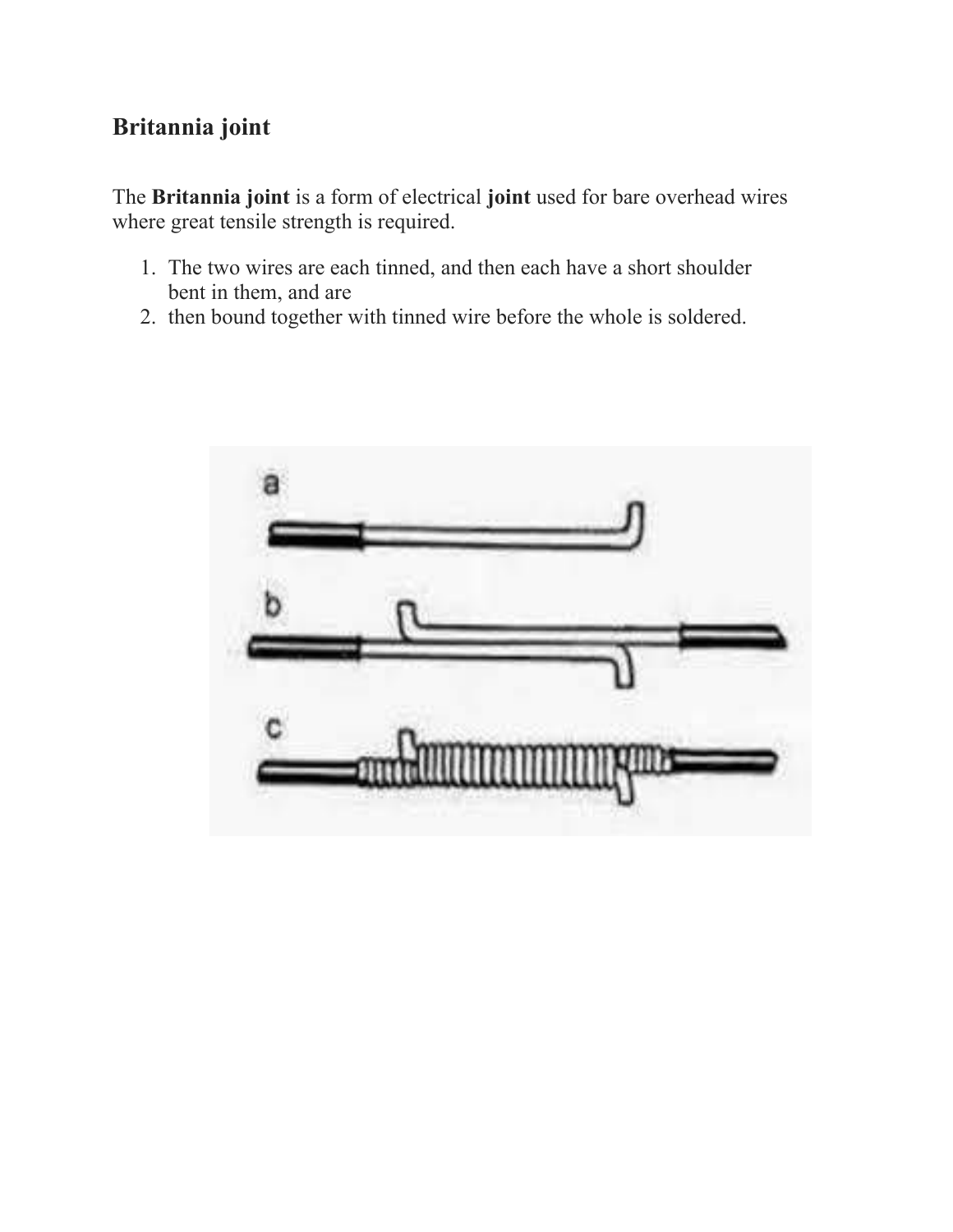# **Practical-3 Types of wiring**

### 3.1 Casing-Capping Wiring

It is one of the oldest system of wiring and is still used in villages and remote areas. It can be of two types.

- (a) Wooden casing capping wiring.
- (b) PVC Casing Capping wiring.

PVC Casing Capping wiring: Increased cost of wood has brought PVC casing capping as a replacement to wooden casing caping system of wiring. PVC casing is similar to wooden casing having 2 to 3 grooves for laying of cables. It is fixed to wall or ceiling with PVC gutties and screws. Wires are laid in the grooves and is covered at the top with PVC capping.

#### Advantages and all the state of the state of the

- 1. It is cheapest system of wiring.
- 2. Less chances of short circuit as phase and neutral wires run in separate groove.
- 3. Inspection and maintenance work can be done easily.
- 4. It is easy to install and rewire.
- It can be used in wet conditions for a limited period.  $5.$
- It gives a better look than the wooden type. 6.

#### **Disadvantages**

PVC becomes brittle after a gap of time and rewiring may be required.

### 3.2 Conduit Wiring

A conduit is a metallic pipe or PVC pipe used in electrical wiring system. A metallic conduit pipe is coated with black paint on the outer surface to save it from the effect of corrosion. Conduit is laid on the surface of wall or is embedded in the walls of building. Wires are then drawn with the help of 18 SWG steel wire through the conduit for the purpose of wiring. The conduit must be mechanically and electrically continuous and connected to earth at suitable points by use of earth wire. It is generally of following two types. Which have been assessed to the

1. Surface conduit wiring: The conduit is used on the walls and then wire is drawn. Conduit is fixed to wall with the help of gutties, saddles, clamps and screws. Size of conduit depends upon the size and number of wires to be passed through the conduit. Accessories fitting used for conduit wiring are.

The types of wire used in conduit wiring is V.I.R or PVC.

- (i) Conduit couplers.
- (ii) Conduit bends.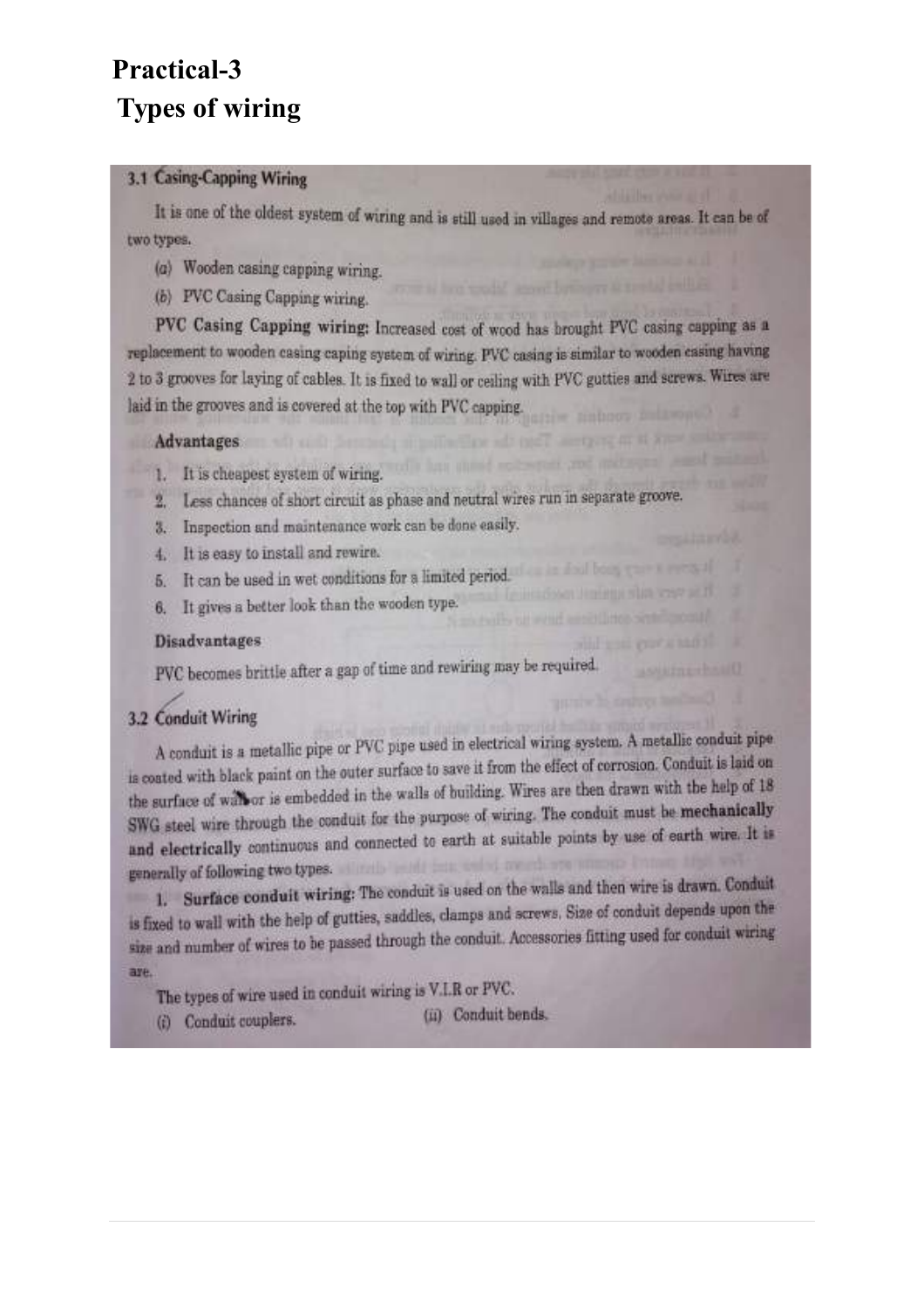- (iii) Conduit Elbow.
- (v) Inspection bends and elbow.
- (vii) Inspection Box
- (ix) Clips
- (iv) Conduit bushings.
- (vi) Junction Box
- (viii) Saddles.
	- (x) Conduit couplings.

#### Advantages:

- It provides complete protection against mechanical damage and fire. L
- It has a very long life span.  $2 -$
- It is very reliable.  $3$

#### Disadvantages:

- 1. It is costliest wiring system.
- Skilled labour is required hence, labour cost is more. 丞
- Location of fault and repair work is difficult. 3.

Applications : Surface conduit wiring is mostly used in workshops, damp places, industries and fire hazardous places.

2. Concealed conduit wiring: In this conduit is laid inside the wall/ceiling while the construction work is in progress. Then the wall/ceiling is plastered, thus the conduit is not visible. Junction boxes, inspection box, inspection bends and elbows are available at the surface of walls. Wires are drawn through the conduit after the construction work is over and then connections are made.

#### Advantages:

- It gives a very good look as no batten or pipe or wire is visible. E
- It is very safe against mechanical damage. 2.
- Atmospheric conditions have no effect on it.  $3.$
- It has a very long Life. 4.

#### Disadvantages:

- Costliest system of wiring £.
- It requires highly skilled labour due to which labour cost is high.  $2.5$
- Location of fault is difficult. 3.
- Maintenance is not easy. 4.

Application: Concealed conduit wiring is used in modern residential buildings, commercial complexes, cinema houses etc.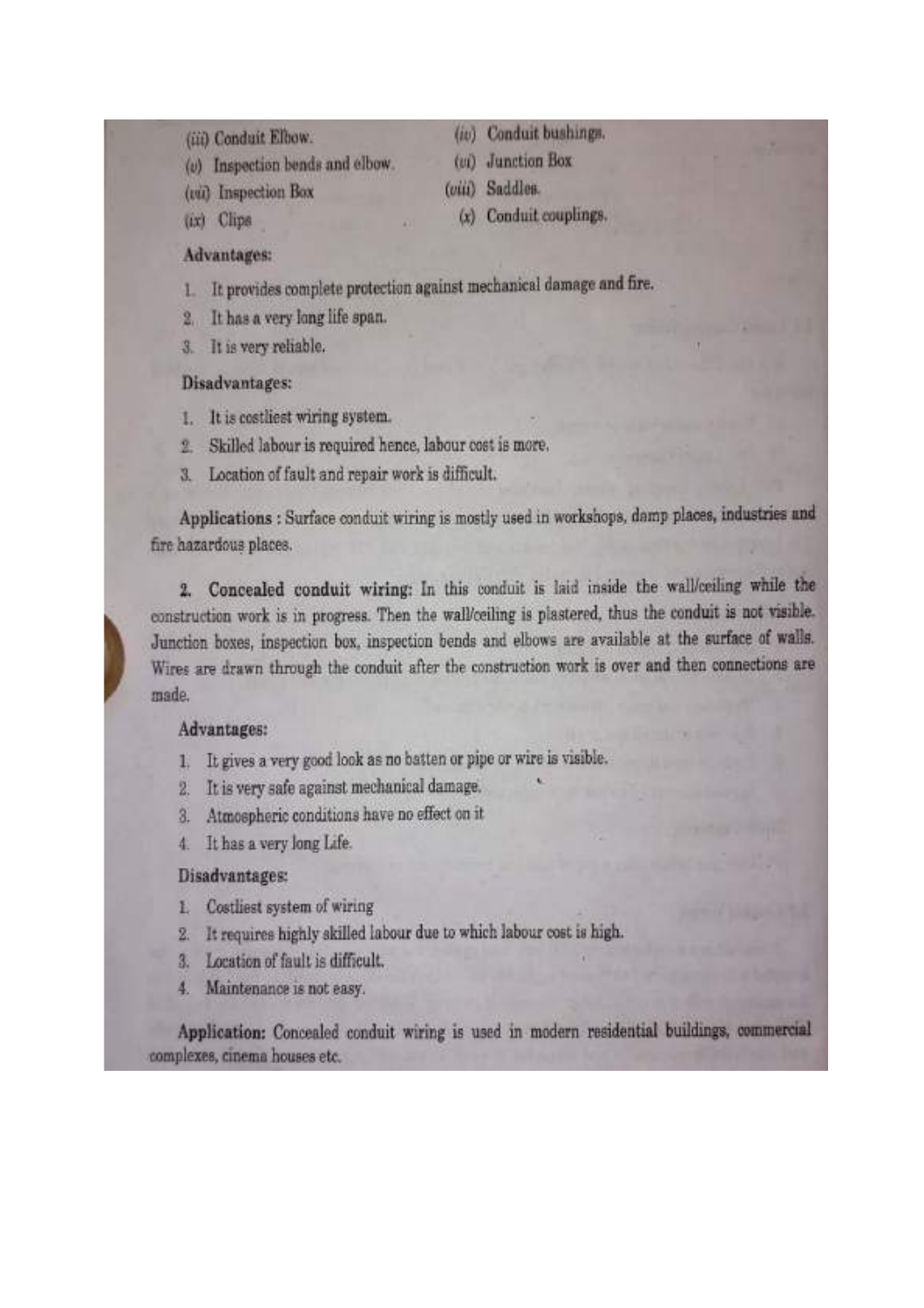Wiring of main distribution board with four outgoing circuits for light and fan loads including main switch and fuses (only internal connection) Types of wiring and to make different light control circuits in the following types of wiring:

4.1 Casing capping wiring. 4.2 Conduit wiring (Surface and concealed)

Materials Required:

**Tools Required** 

| S. No. | Name                         | Quantity    | Name                    | Quantity |
|--------|------------------------------|-------------|-------------------------|----------|
| 1.     | Energy meter                 | 1 No.       | Insulated plier 8"      | 1 No.    |
| 2.     | Fuse                         | $2$ No.s    | Screw Driver set<br>2.  | 1 No.    |
| 3.     | Switches 5A                  | 10 No.s     | Line Tester<br>3.       | 1 No.    |
| 4.     | Switches 15A                 | 10 No.s     | Hand Saw<br>4.          | 1 No.    |
| 5.     | Sockets 5A                   | 10 No.s     | Drill Machine 6mm<br>5. | 1 No.    |
| 6.     | Three pin sockets 15A        | 10 No.s     | Hammer 200 g<br>6.      | 1 No.    |
| 7.     | Earth wire                   | As required | Measuring tape<br>7.    | 1 No.    |
| 8.     | MCB                          | 10 No.s     | Cutter<br>8.            | 1 No.    |
| 9.     | PVC wire 1mm <sup>2</sup>    | 2 Rolls     |                         |          |
| 10.    | PVC wire 2.5 mm <sup>2</sup> | 2 Rolls     |                         |          |

Theory: A light & fan sub circuit can have a maximum load of 800 watts with the maximum number of points as 10. A power sub circuit can have a maximum load of 2000 watt. The maximum number of points in a power sub circuit can be 2. Power sub circuits contain 3 Pin 15 Amp. Socket outlet while light and fan sub circuits contain 3 Pin 5A socket outlet. The earth point of socket outlet must be connected to earth for the safety of operator/user.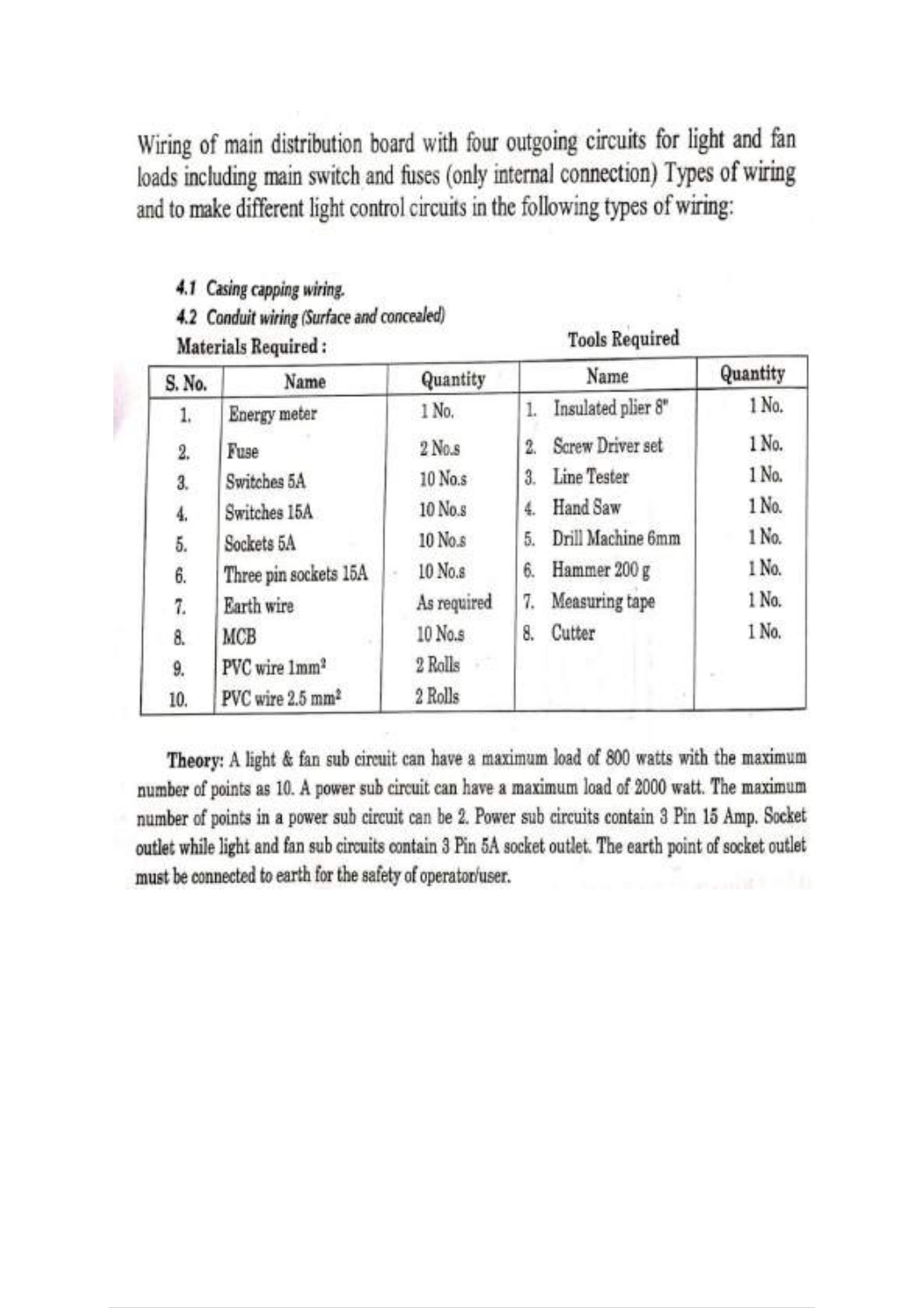# **Practical-4** Wiring of distribution board with four outgoing circuits

#### Procedure

- 1. Open the main switch. See the number of poles. It should have 2 poles for a single phase domestic supply,
- 2. Open the distribution box. See the number of sub circuits formed.
- 3. See the load connected in each sub circuit. See the number of points connected in a sub circuit. For a power sub-circuit, the max. number of points is two while in a light and fan sub circuit it can maximum 10 or 800 watt.
- 4. Verify that power sub-circuit is independent of light and fan sub-circuit.
- 5. See the earthing connection, body of main switch and distribution box must be earthed.
- 6. The earth pin of 3 pin socket outlet must be connected to earth.

Types of wiring: Electric current flows through conductors. Electrical wiring is done for safely carrying electrical energy at places of use.

The type of wiring to be done at a particular site (house, office, shop or industry) depends upon several factors. The various types of house wiring are as under.

The various type of house wiring are as under:

- 1. Batten wiring or C.T.S. wiring.
- 2. Casing and capping wiring. It has two types: (a) Wooden casing capping.  $(b)$  P.V.C casing capping.
- 3. Cleat wiring.
- 4. Conduit wiring. It has also two types:
	- (a) Surface conduit wiring
	- (b) Concealed conduit wiring.
	- 2. Casing and capping wiring: It has two type:
	- (a) Wooden casing & capping wiring.
	- (b)  $P.V.C.$  casing & capping wiring.

(a) Wooden casing and capping wiring: It is oldest system of wiring the casing and capping consists of teak wood and has two groves into witch the wires of opposite polarity are laid differently. The casing at the top is covered by capping witch is strip of wood of the same width as casing. The casing is placed 3.2 mm apart from the wall or ceiling by porcelain discs to protect the casing from dampness. The size of the casing to be used depends upon the number and size of cables.

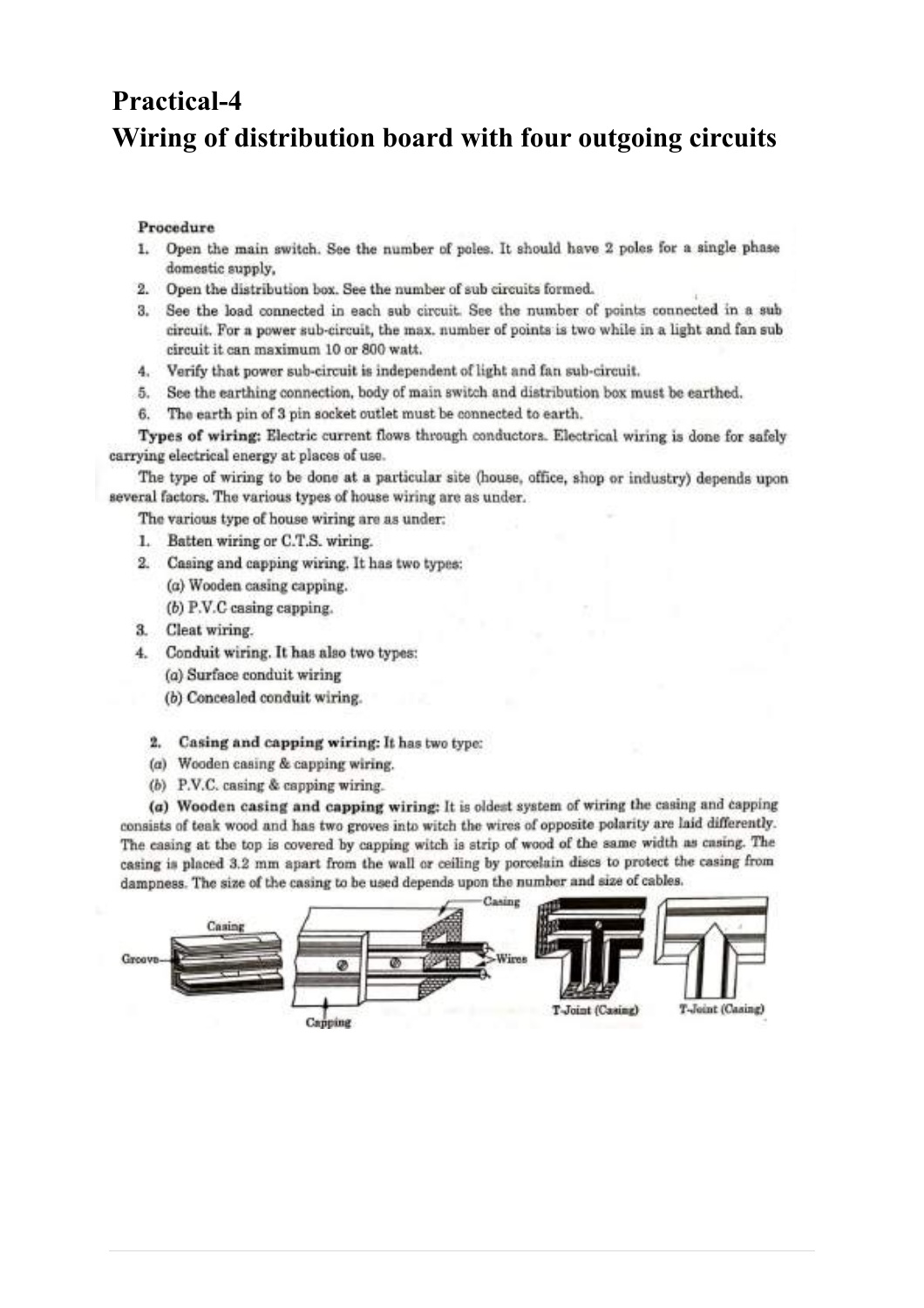(b) PVC casing capping wiring: Increased cost of wood has brought PVC casing capping as a replacement to wooden casing capping system of wiring. PVC casing is similar to wooden casing having 2 to 3 grooves for laying of cables. It is fixed to wall or ceiling with PVC gutties and screws. Wires are laid in the grooves and is covered at the top with PVC capping.

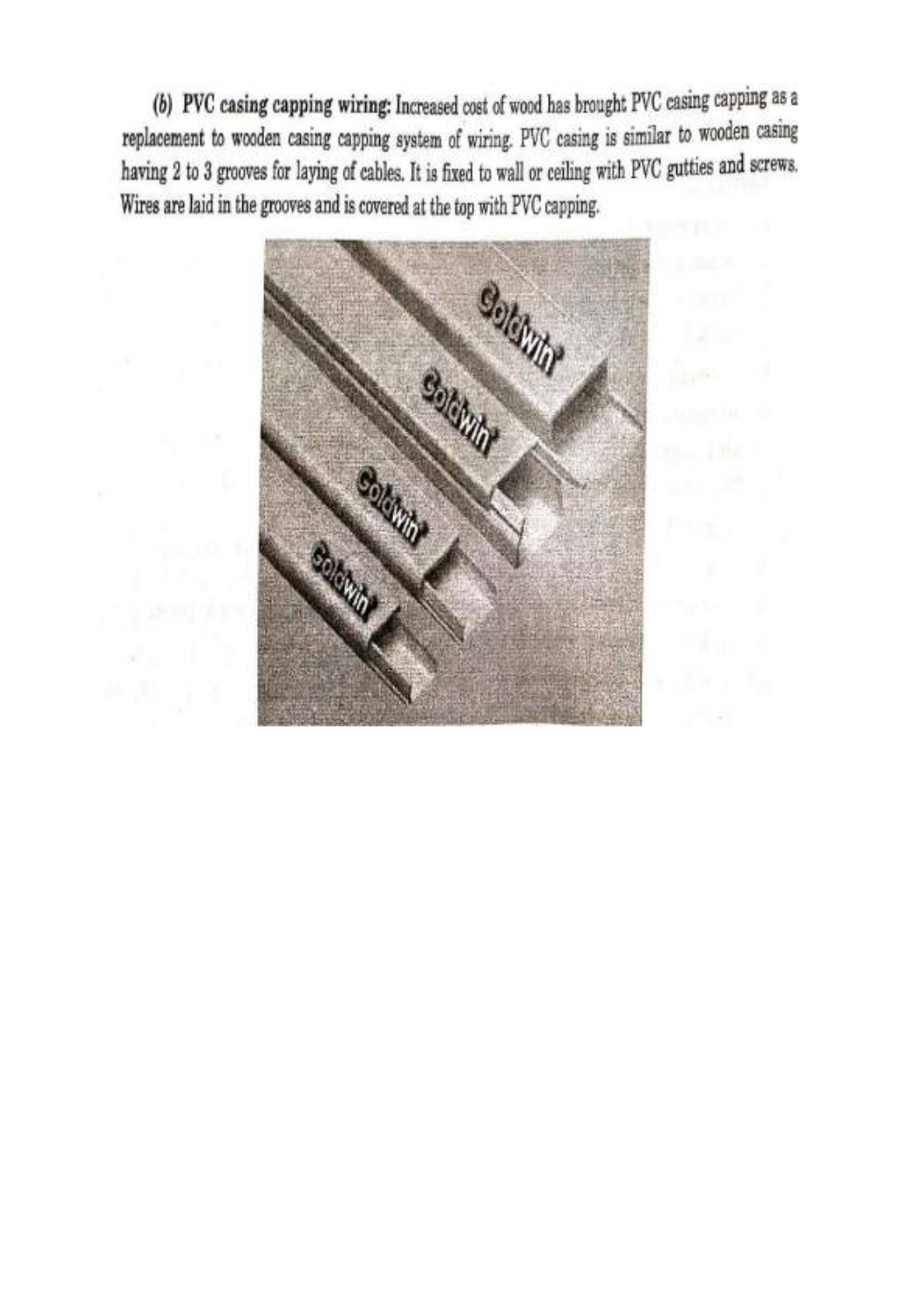# **Practical-5 Construction/Assembly of Distribution board and extension board**

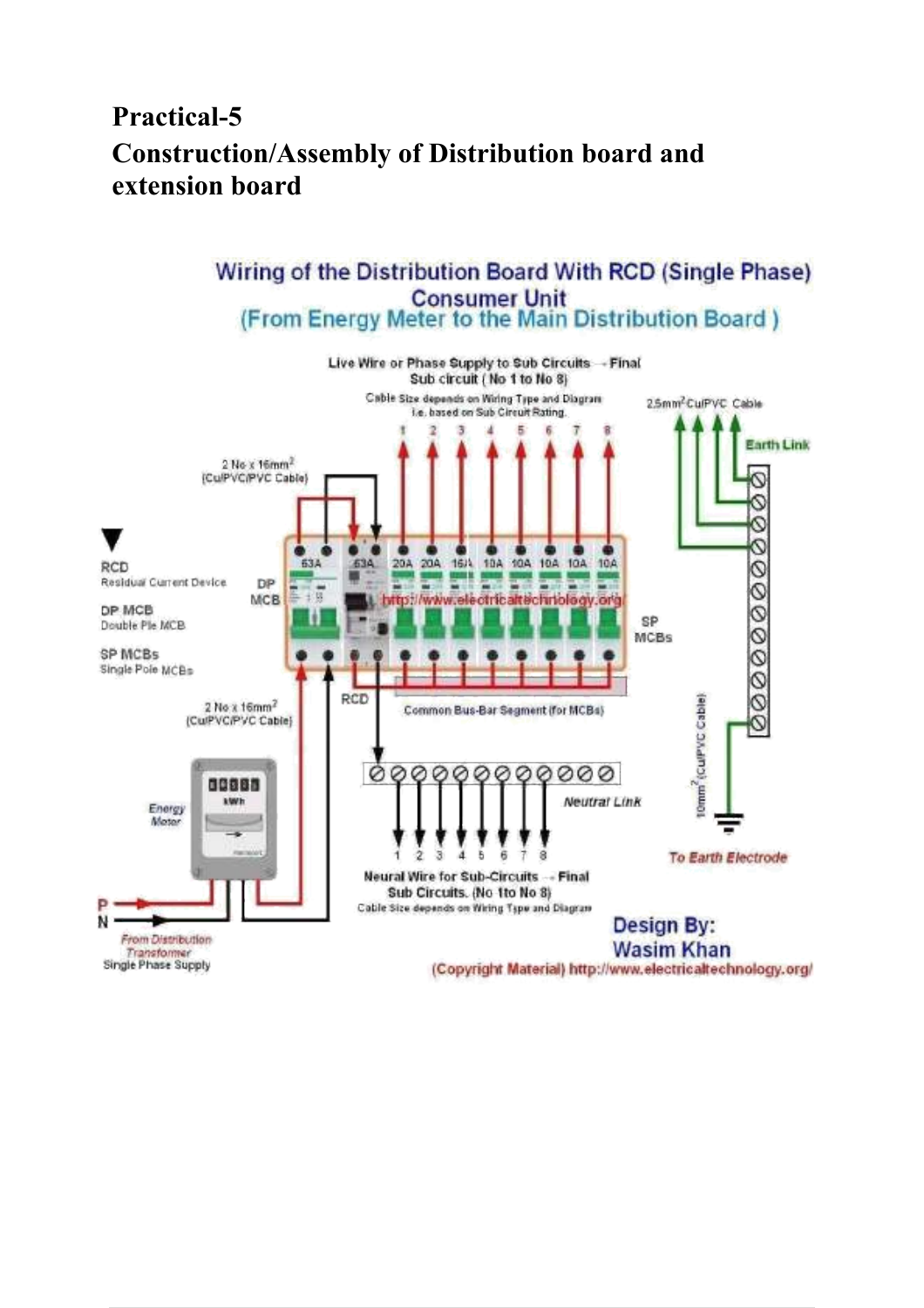## 5.1 Construction /Assembly of Extension Board

### **Tools and Apparatus Required**

| S. No. | Material         | Tool                  | Qty            |
|--------|------------------|-----------------------|----------------|
|        | Kitkat fuse 16 A | 1. Screw Driver set   | $= 1$ No.      |
|        | Indicator        | 2. Insulated plier 8" | $\equiv$ 1 No. |
| 3.     | Lamp holder      | 3. Cutter 6*          | $= 1$ No.      |

n.

| S. No. | Material                                   | Tool                   | Qty            |
|--------|--------------------------------------------|------------------------|----------------|
| 4.     | PVC wire                                   | 4. Line tester         | $\equiv$ 1 No. |
| 5.     | Wooden Board $8^{\circ} \times 10^{\circ}$ | 5. Snipper             | $= 1$ No.      |
| 6.     | Bucklite sheet 8" × 10"                    | 6. Hand drill M/C 6 mm | $= 1$ No.      |
| 7.     | 3 Pin socket 5 A                           | 7. Drill bit set       | $= 1$ No.      |
| 8.     | 3 pin socket 15 A                          | 8. Hack saw            | $= 1$ No.      |
| 9.     | One way switch 5 A                         |                        | $= 2$ Nos.     |
| 10.    | 3 pin socket 15 A                          |                        | $= 1$ No.      |
| 11.    | Insulation tape                            |                        | $= 1$ roll     |

#### Procedure

- L. Wire the extension Board.
- 2. Connect fuse in phase wire.
- 3. Always control the phase wire through fuse and switch not to be natural wire.
- 4. Connect the output of switches to 'L' marked terminals of each sockets.
- 5. Connect 'N' marked terminal to Neutral wire of supply.
- 6. Connect 'E' marked terminal to Earth wire.

| 220V supply           |           |     |            |           |                        |
|-----------------------|-----------|-----|------------|-----------|------------------------|
|                       | Indicator |     |            |           |                        |
| Kit kat<br>fuse 16A A |           |     |            |           |                        |
|                       |           | 15A | Socket 15A | Socket 5A | Switch Socket 5A<br>5A |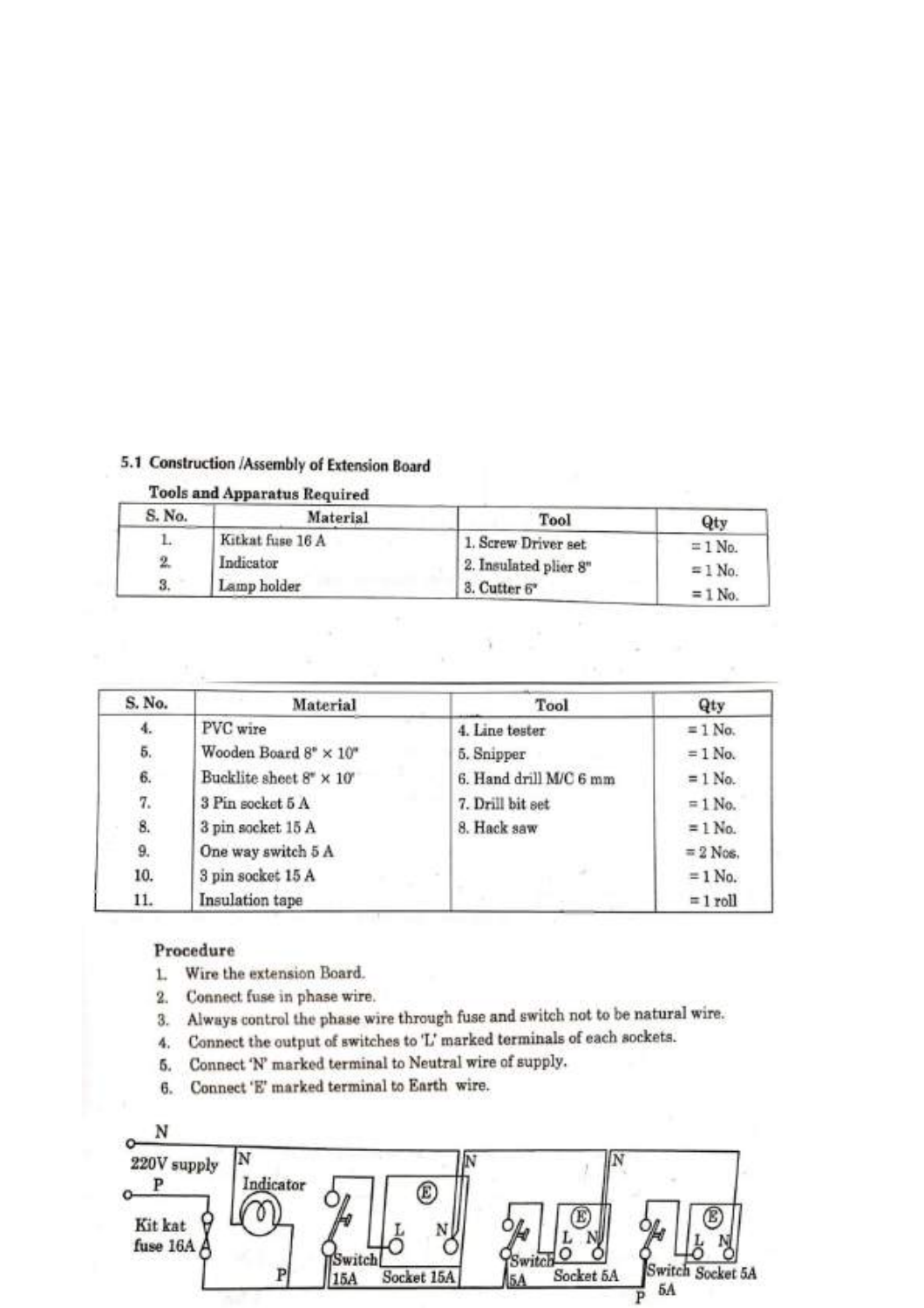Wiring of main distribution board with four outgoing circuits for light and fan loads including main switch and fuses (only internal connections).

#### **Apparatus**

| S. No              | Name                         | Qty         |
|--------------------|------------------------------|-------------|
| $\mathbb{1}_{+}$ . | Energy meter 10-40A          | 1 No.       |
| 2.                 | Fuse                         | $2$ No.s    |
| 3.                 | Switches 15A                 | 10 No.s     |
| 4.                 | Three pin switches 15A       | $05$ No.s.  |
| 5.                 | Switch 5A                    | 10 No.s.    |
| 6.                 | Three pin sockets 5A         | $05$ No.s.  |
| 7.                 | Earth wire                   | As required |
| 8.                 | MCB                          | 10 No.s     |
| 9.                 | PVC wire 1mm <sup>2</sup>    | 2 Rolls     |
| 10.                | PVC wire 2.5 mm <sup>2</sup> | 2 Rolls     |

#### Procedure

- 1. Open the main switch. See the number of poles. It should have 2 poles for a single phase domestic supply,
- 2. Open the distribution box. See the number of sub circuits formed.
- 3. See the load connected in each sub circuit. See the number of points connected in a sub circuit. For a power subcircuit, the max. number of points is 2, while in a light and fan sub circuit it is 10, or a maximum load of 800 watt.
- 4. Verify that power subcircuit is independent of light and fan subcircuit.
- 5. See the earthing connection, body of main switch and distribution box must be earthed.
- 6. The earth pin of 3 pin socket outlet must be connected to earth.
- 7. Insulation of wires should be sound.

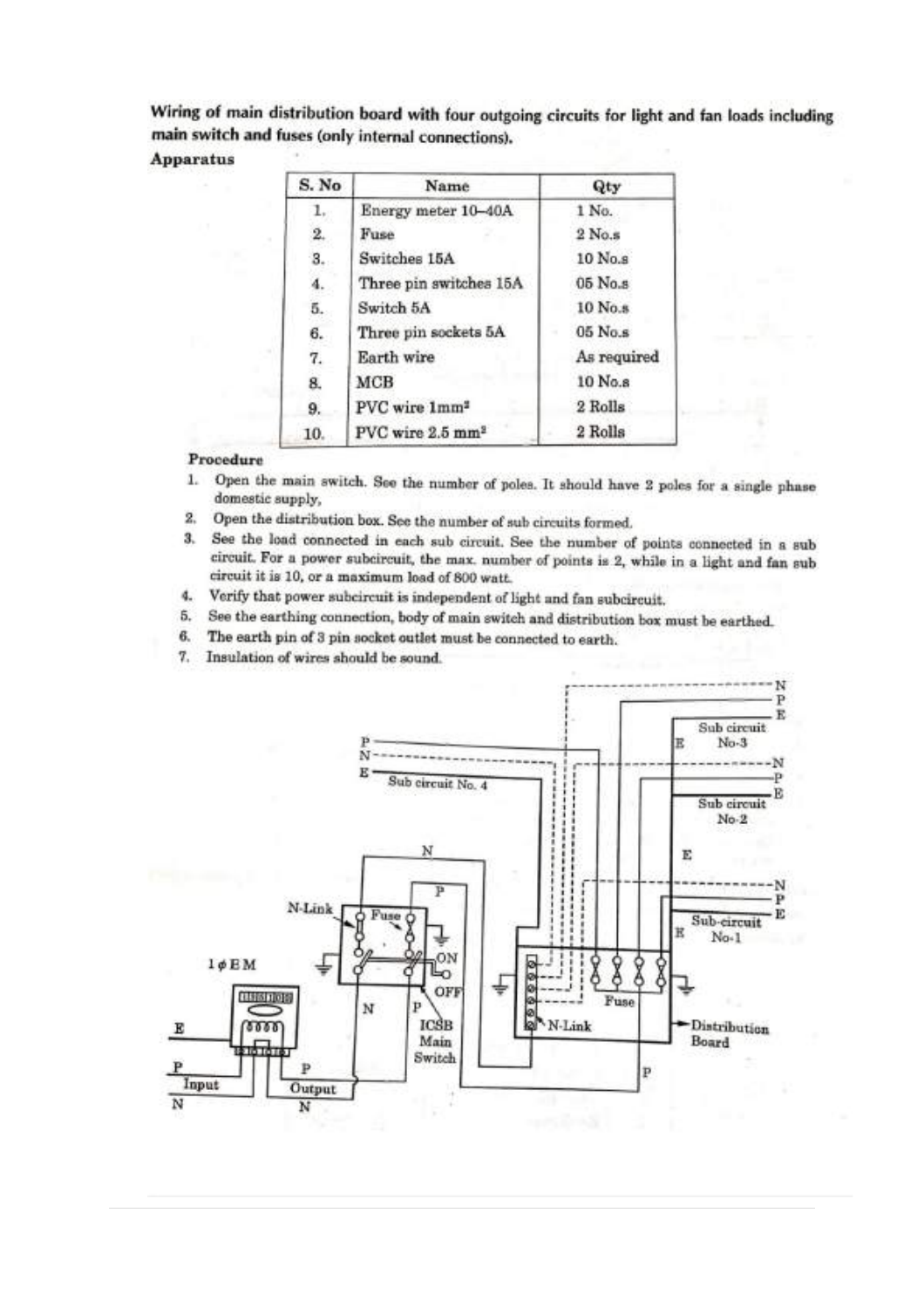### Construction/Assembly of distribution board using MCB, main switch and ELCB.

| S. No. | Name of item             | Qty.               |
|--------|--------------------------|--------------------|
| 1.     | Plier Insulted 8"        | 1No                |
| 2.     | Screw Drawer set         | 1 No set           |
| 3.     | Cutter <sub>6"</sub>     | 1 No               |
| 4.     | Knife                    | 1 No               |
| 5.     | 4-way Distribution Board | 1 No               |
| 6.     | D.P. I.C. (main switch)  | 1 No.              |
| 7.     | ELCB                     | 1 No               |
| 8.     | <b>DPMCB</b>             | 1 No               |
| 9.     | Wire                     | As per requirement |
| 10.    | Wooden Board             | 1 No               |

### **Tools and Apparatus Required:**

#### Procedure

- 1. First connect DPMCB/SPN MCB on the wooden/metallic base with the help of gutties, plier and screw driver.
- 2. Next connect the ELCB, DPIC (main switch) on the Board.
- Now connect the wires for interconnecting the SPN MCB, ELCB, DPIC and complete the  $\overline{3}$ . circuit.
- 4. Connect the main fuse with the energy meter and check the continuity of the circuit as shown

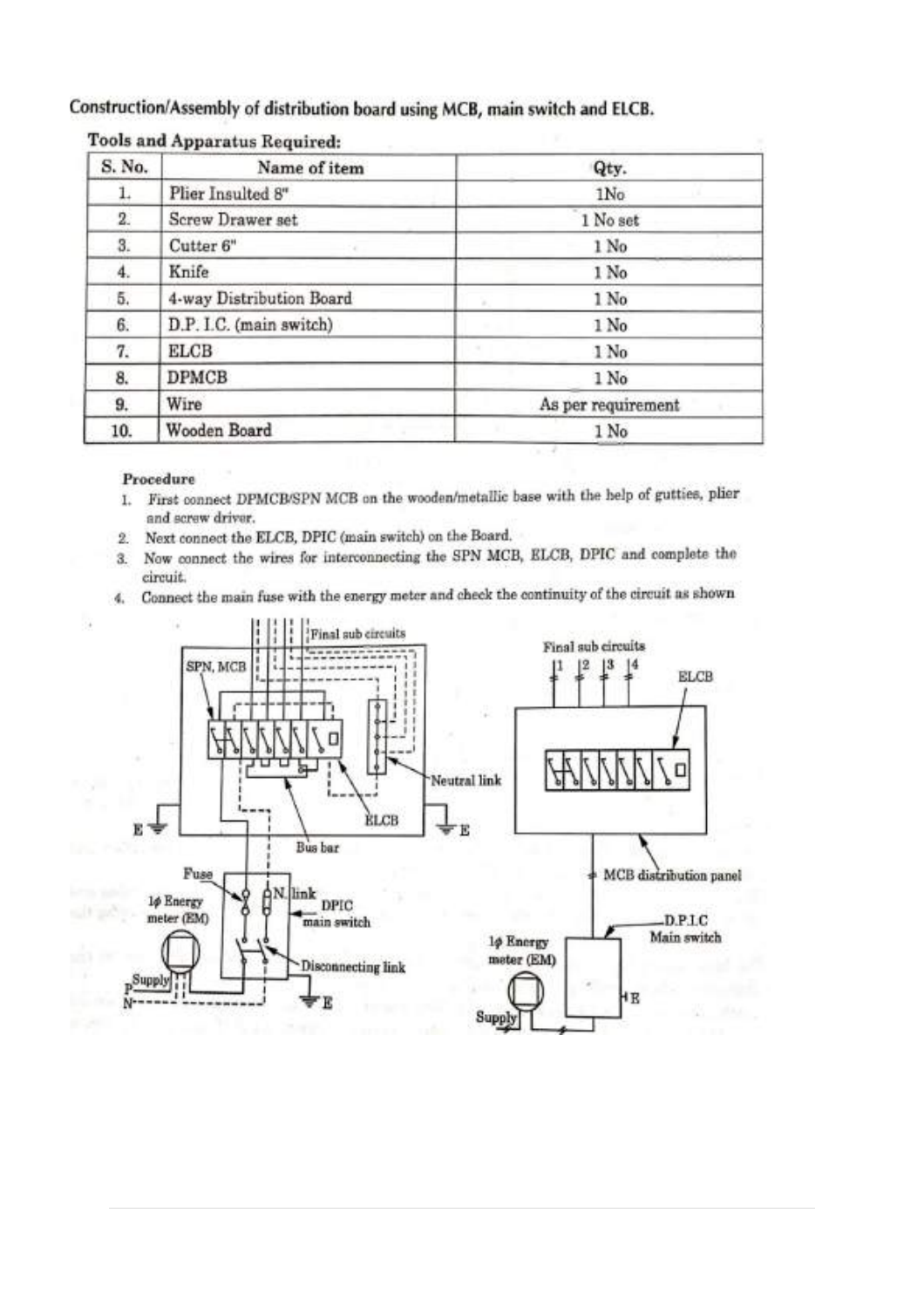## **Practical-6**

## **Simple light and Alarm circuits**

## One lamp controlled by two switches (staircase circuit)

## Procedure:

- Connect the lamp and 2 Nos. two way switches as shown in fig. 6.2.  $\mathbf{L}$
- Move the contacts of switches 1 and 2 to different positions and observe the status of bulb  $\overline{2}$

## Procedure:

- Connect the lamp and 2 Nos. two way switches as shown in fig. 6.2.  $\mathbf{1}$
- Move the contacts of switches 1 and 2 to different positions and observe the status of bulb.  $\overline{2}$



# Two lamps controlled by three switches (double staircase circuit)

### Procedure:

- Connect the two lamps and three nos. two way switches as shown in circuit of fig. 6.4. 1.
- Move the contacts of switches 1, 2 and 3 to different positions and observe the status of  $\mathbf{2}$ bulbs.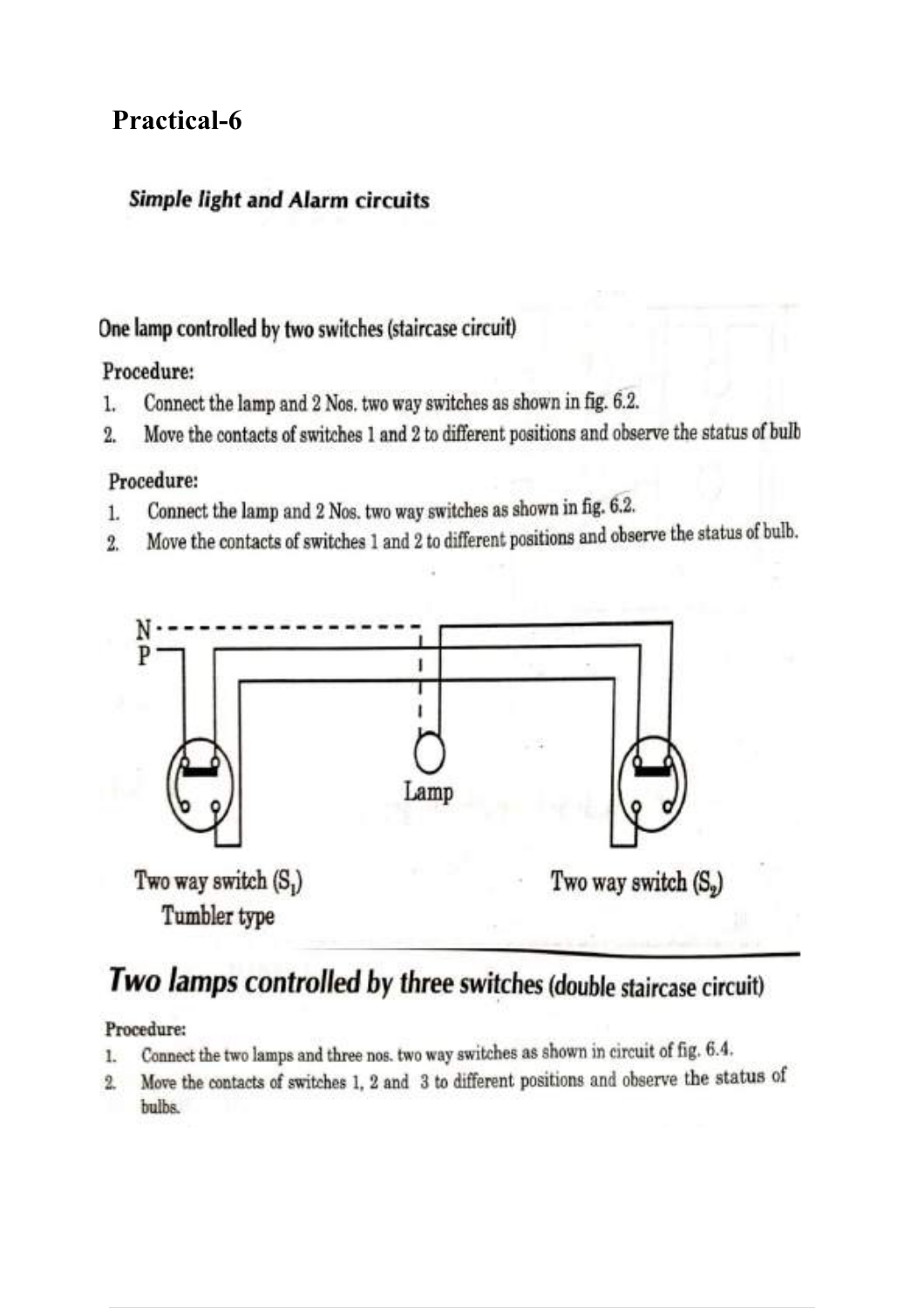

Fig. 6.4(a): Wiring diagram (Double stair case wiring) (Using tumbler type switch)

# 3 Two ordinary bells (for day and night) used at a distant residence

# Two ordinary bells (for day and night) used at a distant residence

### Procedure:

- Connect the two nos. ordinary bells along with push button and one no. two way switch as  $1.$ shown in circuit of fig. 6.6 and 6.7.
- Press the push button and observe which bell rings.  $2.$ 
	- Press the push button and change the position of two way switch and observe which bell 3, rings.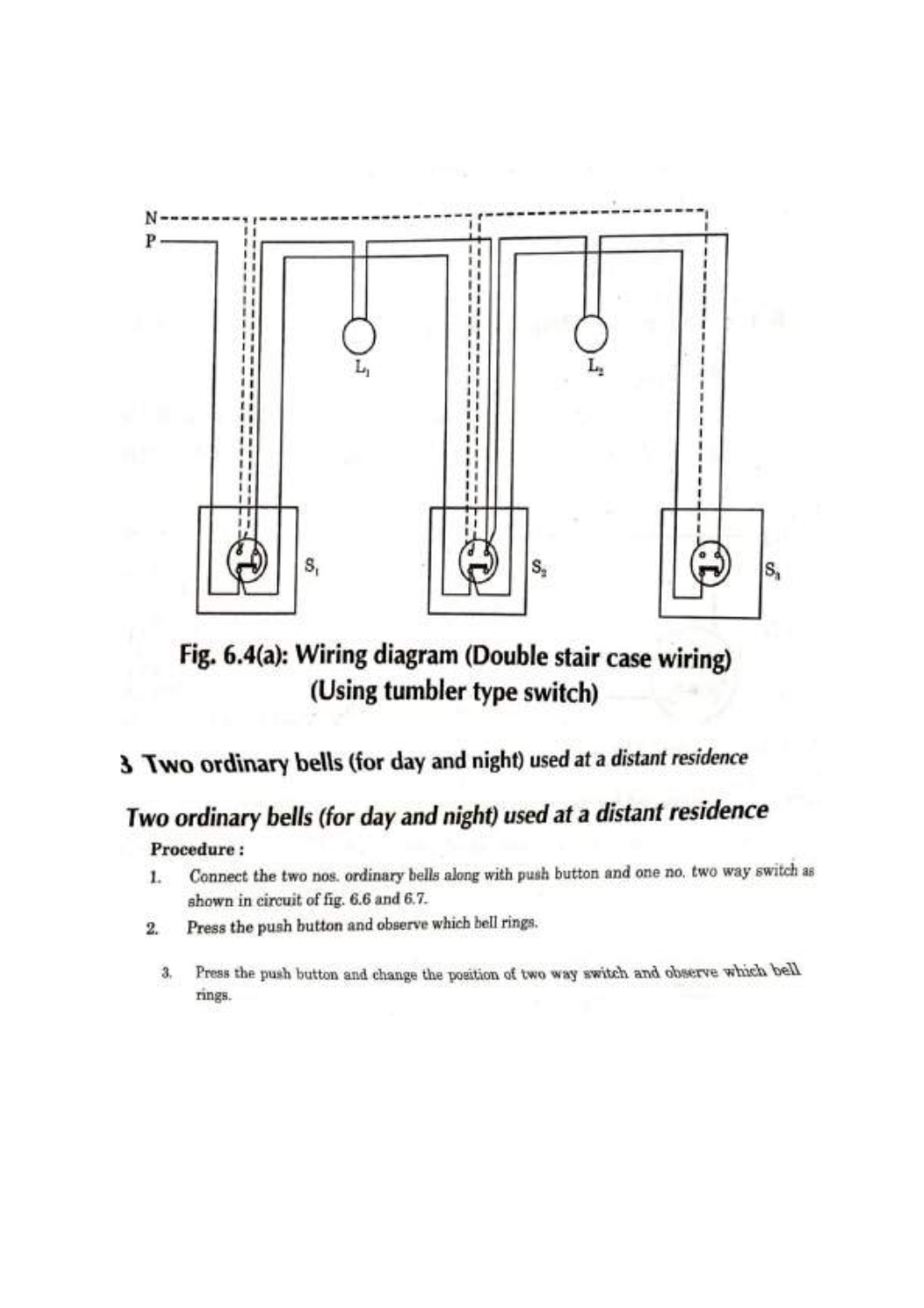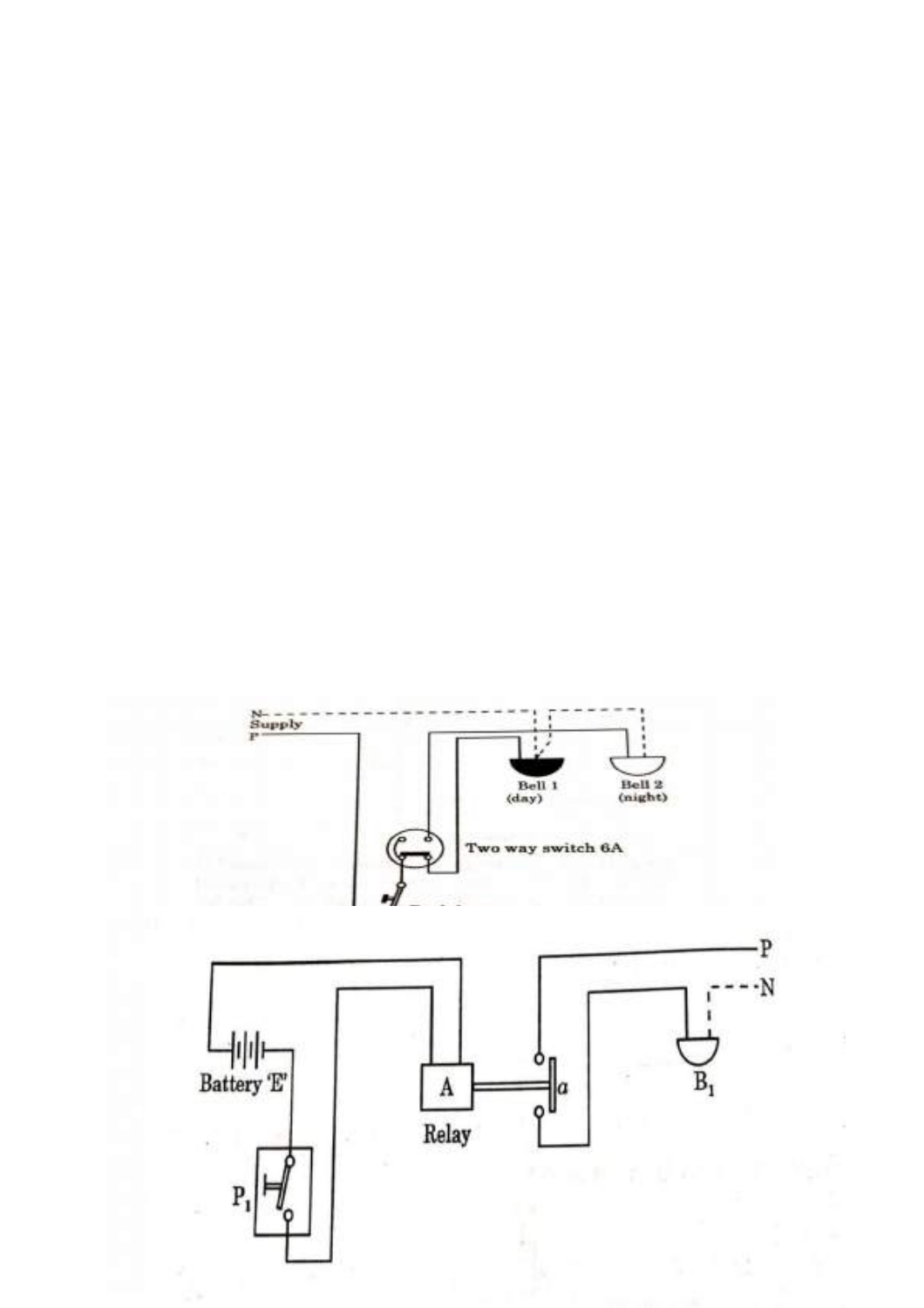## **Practical-7**

# Wiring of a series test lamp board and to use it for finding out simple faults



#### Procedure:

- 1. If the supply is not available to the house wiring circuit
	- (a) Check meter fuse. Replace if it is blown.
	- (b) Check main switch fuses.
	- (c) Check fuses in that particular circuit in the distribution box. Replace the fuses blown.
- 2. Check availability of supply at the input and output terminals of main switch It is possible that main switch contact may not be proper or there may be carbon deposit at these terminals due to sparking.

If so, remove the carbon with a sand paper. Set right the moving contacts strips main switch.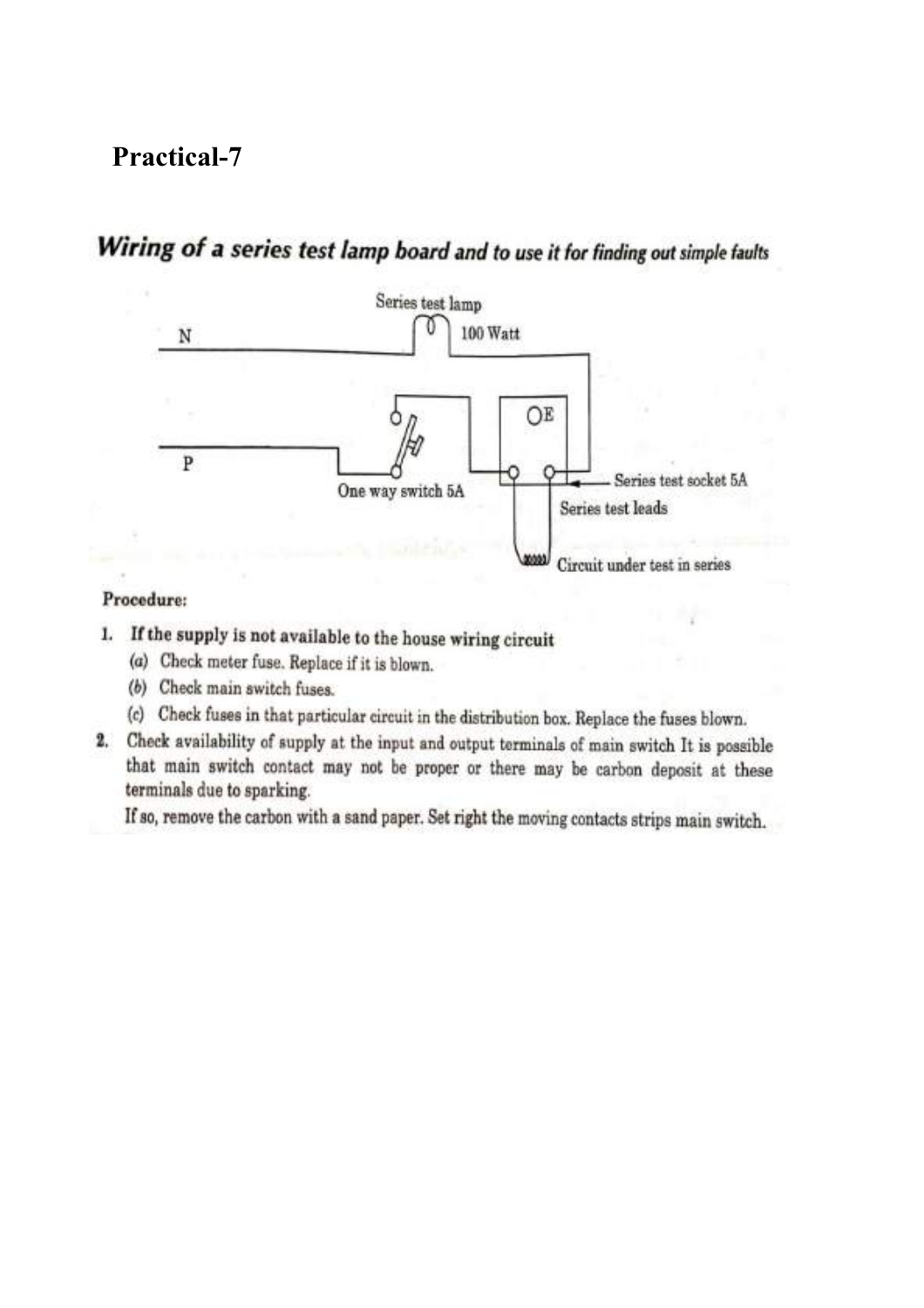## **Practical 8: USING MEGGER FOR DOMESTIC WIRE TESTING**



- 1. Ensure that each circuit branching out of Main Switch board has a connected load of not more than 800 watts or 10 points
- 2. Test for Insulation resistance of conductor and earth to be as per IEC specifications
- 3. Electrical resistance from connection with Earth electrode should not be more than one ohm
- 4. Ensure metallic covering of iron clad switches, distribution boards are properly earther
- 5. Test that that leakage current is less than 1/5,000 of maximum supply current.

## *Key Tests to be performed for Wiring Installations*

### 1. **Insulation Resistance Test**:

In this test, the insulation resistance of a wire is tested to ensure that there is no leakage current flowing through it. As per IE rules, the insulation resistance between wiring and earth should not exceed 1/5,000 of the current flowing through it.

- 1. The test is performed using "Megger" instrument.
- 2. In this, main switch is put in OFF condition and all the lighting connections on the circuit are short circuited.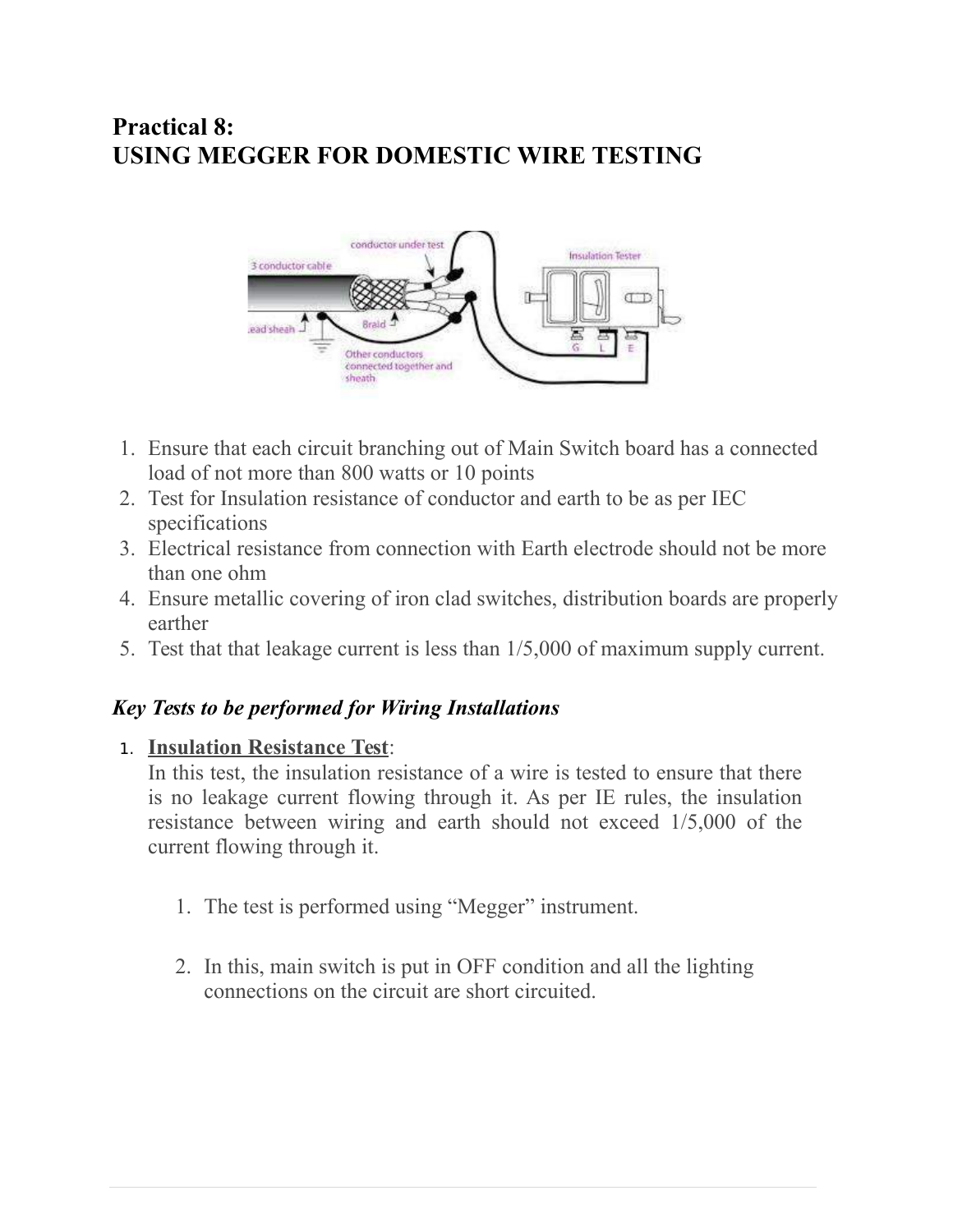- 3. The Megger is connected between line and the earth.
- 4. Megger is then rotated to generate voltage and then the reading on the dial of Megger is noted.



If the result value is more than 1 then it should be considered as 1 mega-ohm. In no case this value should be less than 0.5 mega ohm. The insulation resistance should not be less than 50 Mega-ohm divided by no. of circuits. The insulation resistance per circuit is calculated as

50M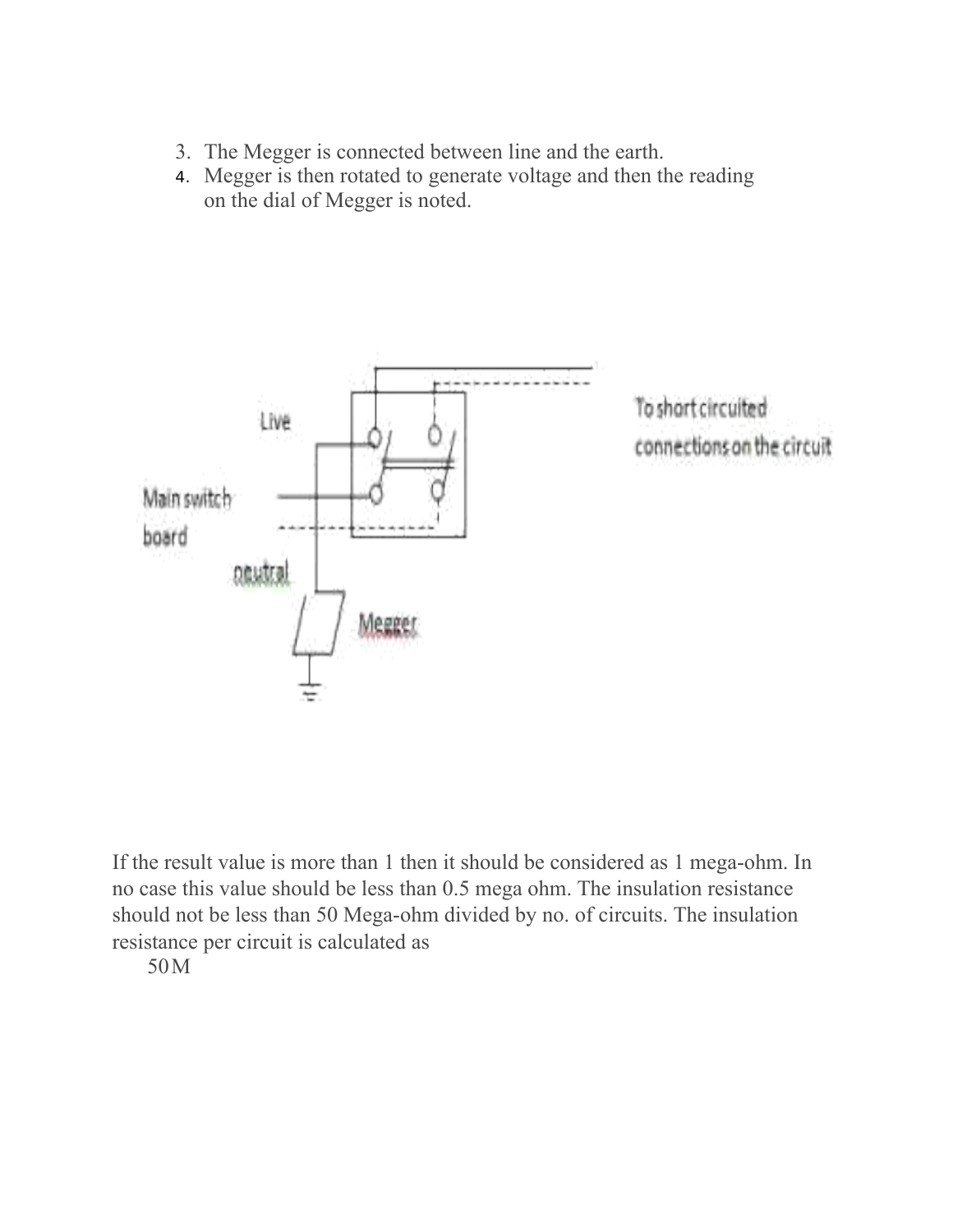## 2. **Earth Continuity Test:**

This is second most important test for safety of installation.

All metal clad switches, metal parts, covers, conduits must be solidly connected to earth. In absence of this, there could be a severe damage to the whole electrical installation, appliances connected to it. In adverse events, the leakage current flowing through it may cause severe electrical shock to the person coming in physical contact with it.

- 1. In order to test this, the main switch should be in open position.
- 2. All other circuit contacts like bulbs and switches should be ON position.
- 3. The Earth continuity tester is then connected between the switch / conduit and an independent earth.
- 4. The tester will indicate the value of resistance. In all cases the value should not exceed more than 1 ohm. If the value appears higher than 1 ohm it indicates that the switch / conduit is not properly earthed.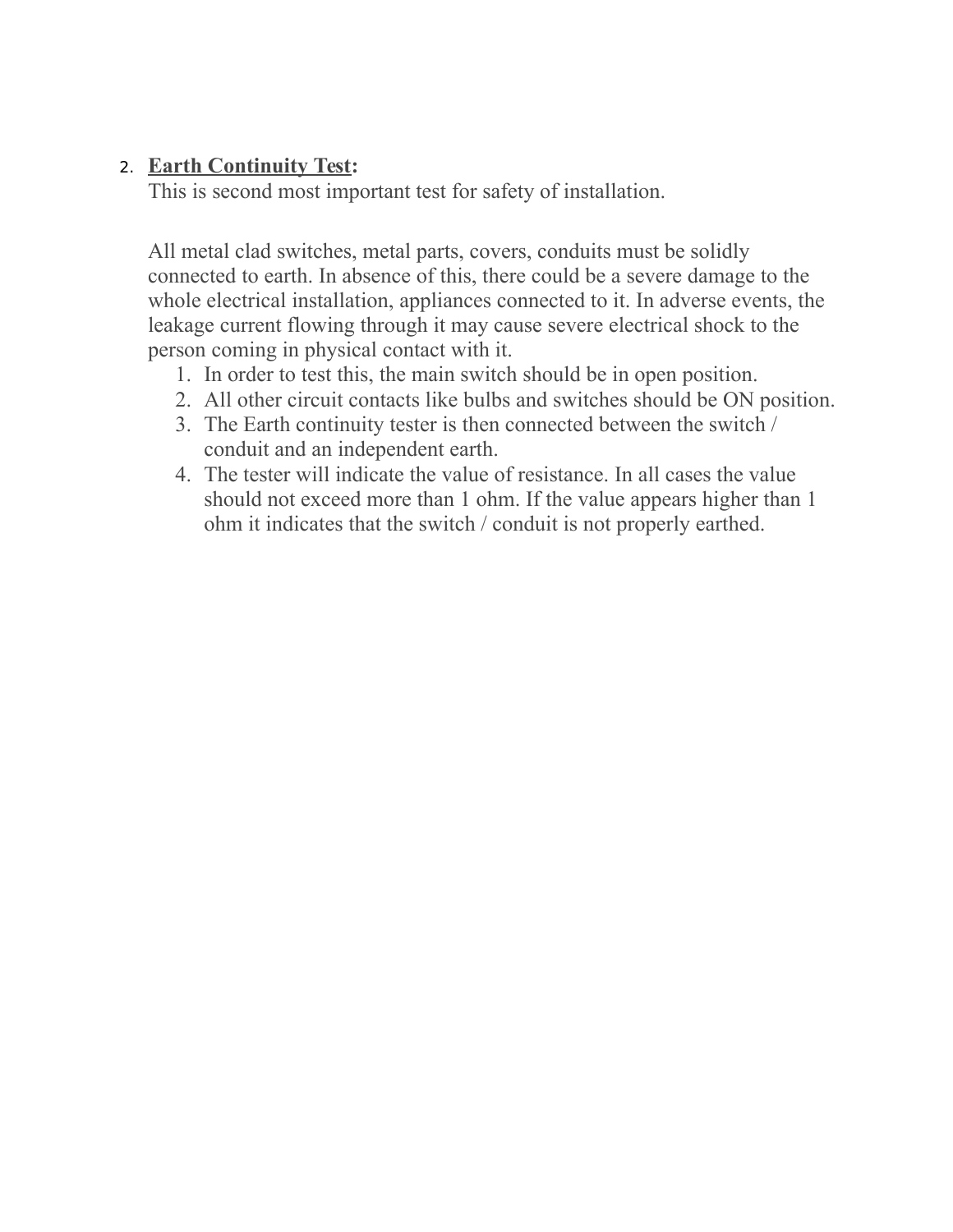## **Practical: 9 FLUORESCENT LAMP WIRING**

**Aim:** To prepare wiring for a fluorescent tube light with switch control.

Tools Required: 1. Screw driver 2. Hammer 3. Pliers 4. Line tester Components Required: 1. **Switch** Tube light with fitting Joint clips 4. 2. 3. Wires 5. Screws 6. Switch board

## **Working of the Fluorescent Tube Light:**

- The fluorescent lamp circuit consists of a choke, a starter, a fluorescent tube and a frame.
- The length of the commonly used fluorescent tube is 100 cm; its power rating is 40 W and 230V. The tube is filled with argon and a drop of mercury.
- When the supply is switched on, the current heats the filaments and initiates emission of electrons. After one or two seconds, the starter circuit opens and makes the choke to induce a momentary high voltage surge across the two filaments. Ionization takes place through argon and produces bright light.

### **Procedure:**

#### **CIRCUIT DIAGRAM - TUBE LIGHT**

1. Mark the switch and tube light location points and draw lines for wiring on the wooden board.

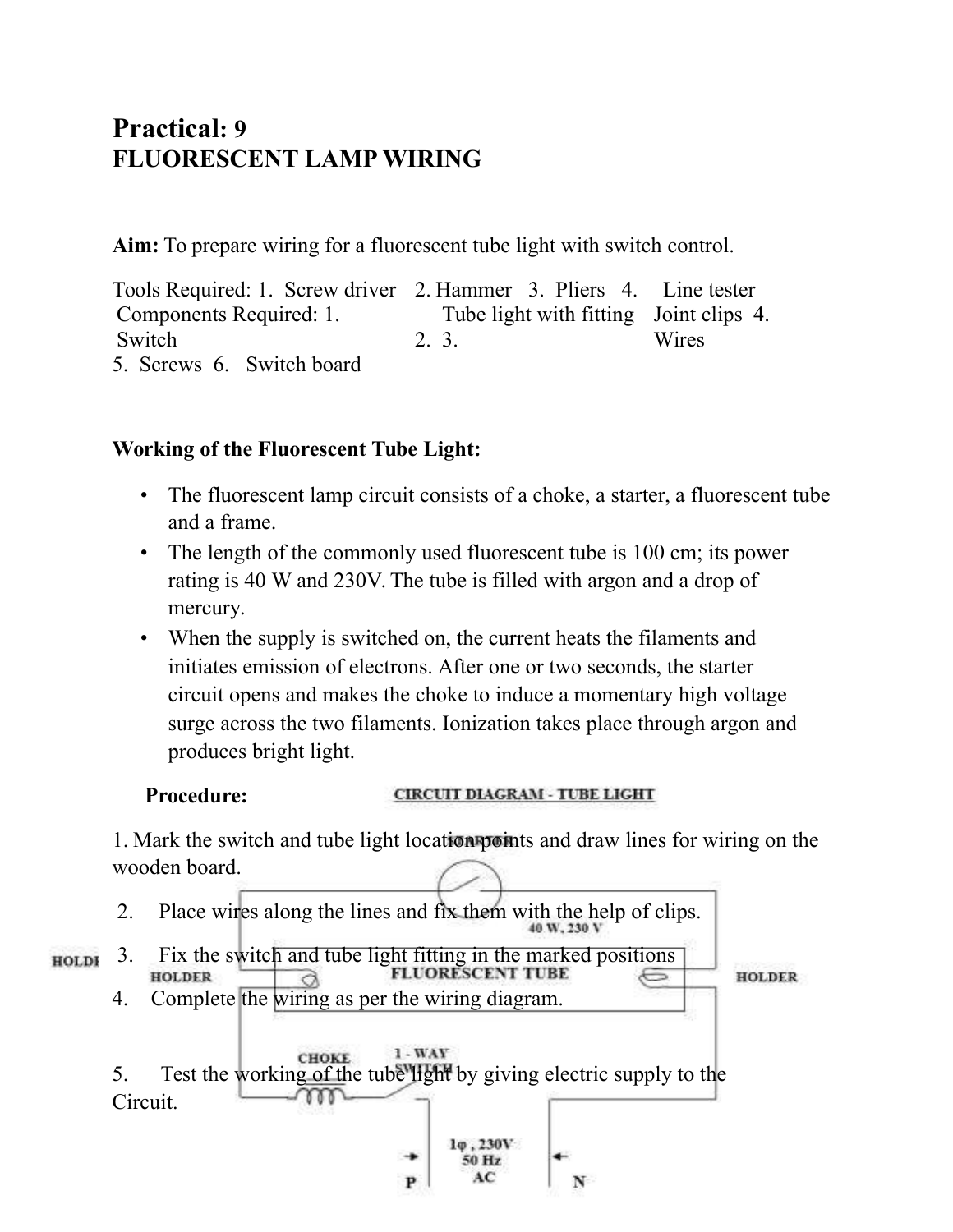If the result value is more than 1 then it should be considered as 1 mega-ohm. In no case this

## FLUORESCENT TUBE

1<sup>a</sup>, 230V 50 Hz AC HOLDER

40 W, 230 V

FLUORESCENT TUBE

HOLDER

CHOKE 1 - WAY SWITCH

STARTER

**Result:** The wiring for the tube light is completed and tested